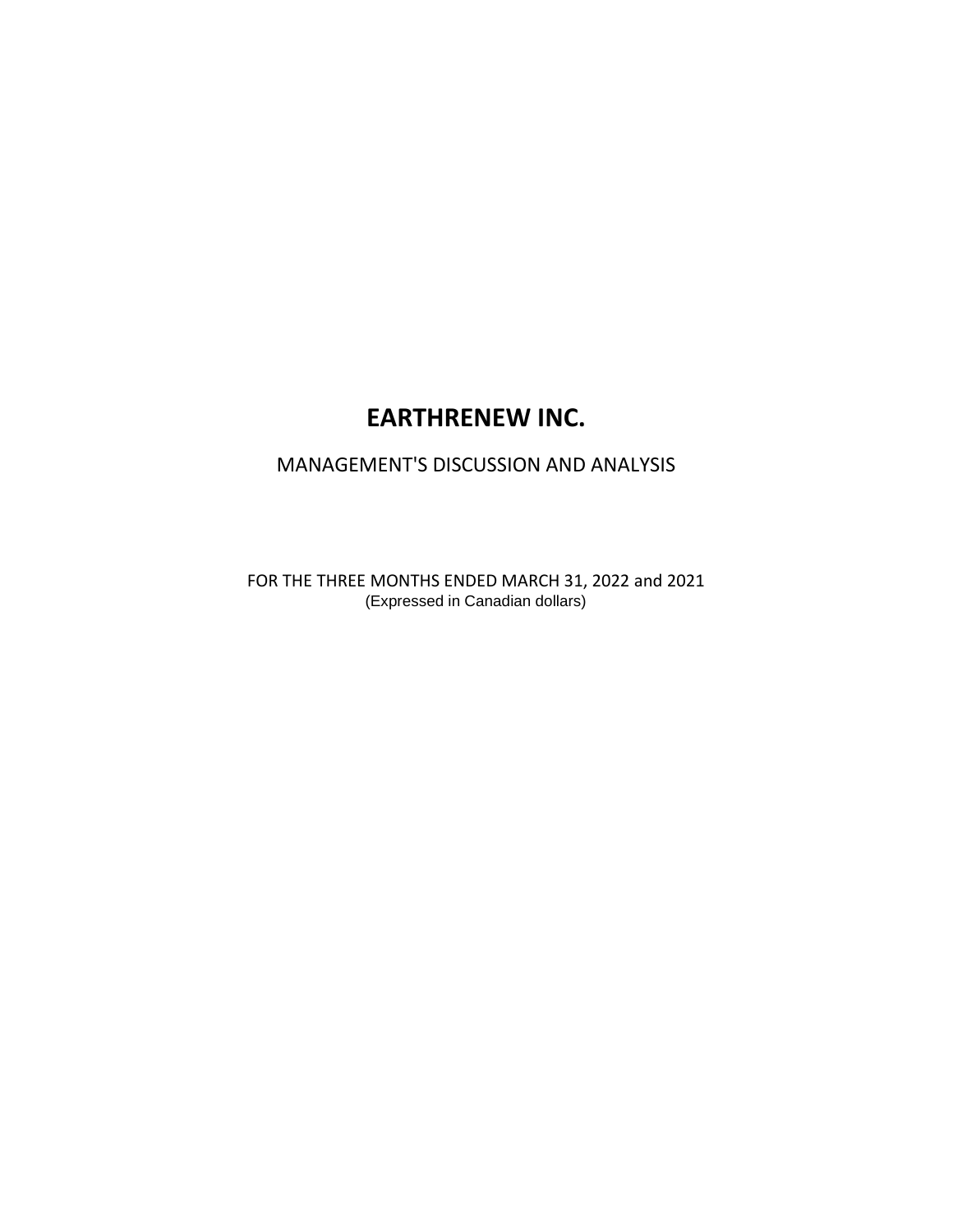## **EARTHRENEW INC. MANAGEMENT'S DISCUSSION AND ANALYSIS MAY 27, 2022**

## **GENERAL**

This Management's Discussion and Analysis ("**MD&A**") provides a discussion and analysis of the financial condition and results of the operations of EarthRenew Inc. ("**EarthRenew**", "**we**", "**our**", or the "**Company**") and the Company's subsidiaries, to enable readers to assess material changes in the financial condition and results of operations during the three months ended March 31, 2022.

The MD&A was prepared as of May 27, 2022 and should be read in conjunction with the Company's unaudited condensed interim consolidated financial statements for the three months ended March 31, 2022. This MD&A should also be read in conjunction with the Company's MD&A for the year ended December 31, 2021, as disclosure which is unchanged from December 31, 2021 may not be duplicated herein. All amounts included in the MD&A are expressed in Canadian dollars, unless otherwise specified.

The Company's consolidated financial statements have been prepared in accordance with International Financial Reporting Standards ("**IFRS**") as published by the International Accounting Standards Board. Please refer to Note 3 of the annual audited consolidated financial statements as at and for the years ended December 31, 2021, for disclosure of the Company's significant accounting policies.

Additional information about the Company may be found on SEDAR at [www.sedar.com,](http://www.sedar.com/) and on the EarthRenew website at [www.EarthRenew.ca](http://www.earthrenew.c/).

The audit committee of the Company has reviewed this MD&A and the consolidated financial statements for the three months ended March 31, 2022, and the Company's Board of Directors approved these documents prior to their release.

This MD&A contains forward-looking statements that should be read in conjunction with the Company's disclosure under "Forward Looking Information", outlined at the end of this MD&A.

## **COMPANY OVERVIEW**

EarthRenew Inc. (the "Company" or "EarthRenew") is a publicly listed company incorporated in the province of Ontario, Canada and its shares are listed on the Canadian Securities Exchange ("CSE"). The Company trades under the symbol "ERTH.CN" on the CSE. The Company's head office is located at 610, 600  $-6$ <sup>th</sup> Ave SW, Calgary, AB T2P 0S5.

EarthRenew's mission is to support a farm system that puts healthy soils and grower profitability back on the table. Using circular economic principles of upcycling waste products into high value agronomic inputs, we are building an innovative platform of soil health products that will establish EarthRenew as a key player in the regenerative agriculture space. We strive to be a driving part of this movement by offering growers natural fertilizer alternatives that feed the soil to strengthen the earth's ability to restore itself while growing healthy plants. Our regenerative product line is branded under the label "Replenish Nutrients" and is targeted at conventional and organic growers who are seeking solutions to address soil health needs.

EarthRenew is engaged in the following business activities:

- Electricity: Low-cost power generation; and
- Fertilizer: Production of compost-based fertilizers for sale to agricultural farmers.

## **OUTLOOK**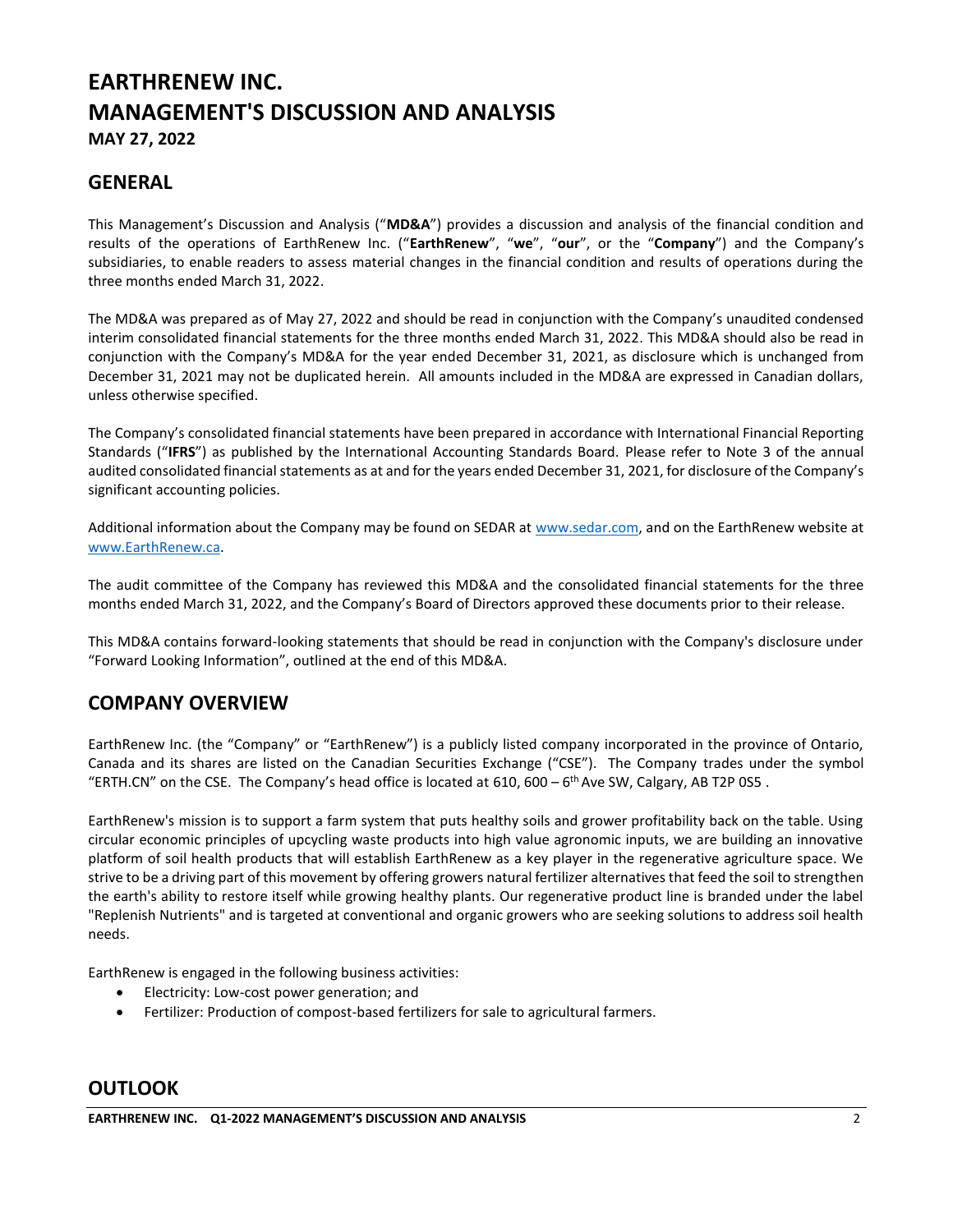EarthRenew continues to focus on growth in the regenerative fertilizer business, by increasing manufacturing capacity and partnering with aligned Ag Retailers to expand distribution within North America. The Company's success in 2021 has prompted us to establish new sites in proven, high-demand locations. The Company forecasts revenue from regenerative fertilizer sales of approximately \$27 million for 2022.

## **FINANCIAL AND OPERATING SUMMARY**

## *Financial Summary*

The following chart summarizes key financial metrics associated with our financial performance.

|                                                          | Three Months Ended March 31, |    |            |  |
|----------------------------------------------------------|------------------------------|----|------------|--|
| Expressed in Canadian dollars, except per share amounts) | 2022                         |    | 2021       |  |
| Revenues                                                 | Ś<br>3,063,714               | \$ | 481,698    |  |
| Cost of goods sold                                       | (3,310,730)                  |    | (179,925)  |  |
| Gross margin 1                                           | (247, 016)                   |    | 301,773    |  |
| Gross margin $%$ <sup>1</sup>                            | $(8)$ %                      |    | 63%        |  |
| Net loss and comprehensive loss                          | (1,363,592)                  |    | (790,084)  |  |
| Net loss per share - basic and diluted                   | (0.01)                       |    | (0.01)     |  |
| Changes in non-cash working capital                      | (618,098)                    |    | 175,653    |  |
| Capital expenditures                                     | 406,825                      |    |            |  |
| Cash used in operating activities                        | (1,714,365)                  |    | (534,426)  |  |
| Weighted average number of shares                        |                              |    |            |  |
| - Basic and diluted                                      | 92,714,262                   |    | 54,922,222 |  |
| Refer to "Non-IFRS measures" section of the MD&A         |                              |    |            |  |

## *Operational Summary*

|                                | Three Months Ended March 31, |       |  |
|--------------------------------|------------------------------|-------|--|
|                                | 2022                         | 2021  |  |
| <b>Regenerative fertilizer</b> |                              |       |  |
| Sales volume (Mt)              | 5,691                        |       |  |
| Average selling price (\$/Mt)  | 512                          |       |  |
| Electricity                    |                              |       |  |
| Electricity generation(MWh)    | 244                          | 1,016 |  |
| Average Selling Price (\$/MWh) | 604                          | 359   |  |

## **REVENUES**

EarthRenew is reporting \$3.1 million in revenues for the first quarter of 2022, \$2.6 million higher than the same period in 2021. Higher revenues are from the fertilizer sales which started operations in May 2021 with the acquisition of Replenish.

Fertilizer sales in Q1/2022 were \$2.9 million, 95% of total Company revenues. The Company is focusing on the fertilizer segment operations. The Company is also reporting Q1/2022 revenue from power generation of \$0.1 million.

## **GROSS MARGIN**

Gross margin was \$(247,016) in the first quarter of 2022 compared to \$301,773 for the same period in 2021. This decrease is due the Company completing orders in Q1/2022 at no margin to honor commitments to customers, and due to increased spoilage and labour costs on the initial start-up of the Beiseker facility, overall resulting in negative margin in the quarter.

Gross margin % for the first quarter of 2022 was (8)% compared to 63% for the same period in 2021. This decrease in gross margin % is due to the increase in fertilizer revenue offset by increased cost of goods sold, due to higher fertilizer sales activity and an increase in raw material input costs. Refer to "Non-IFRS measures".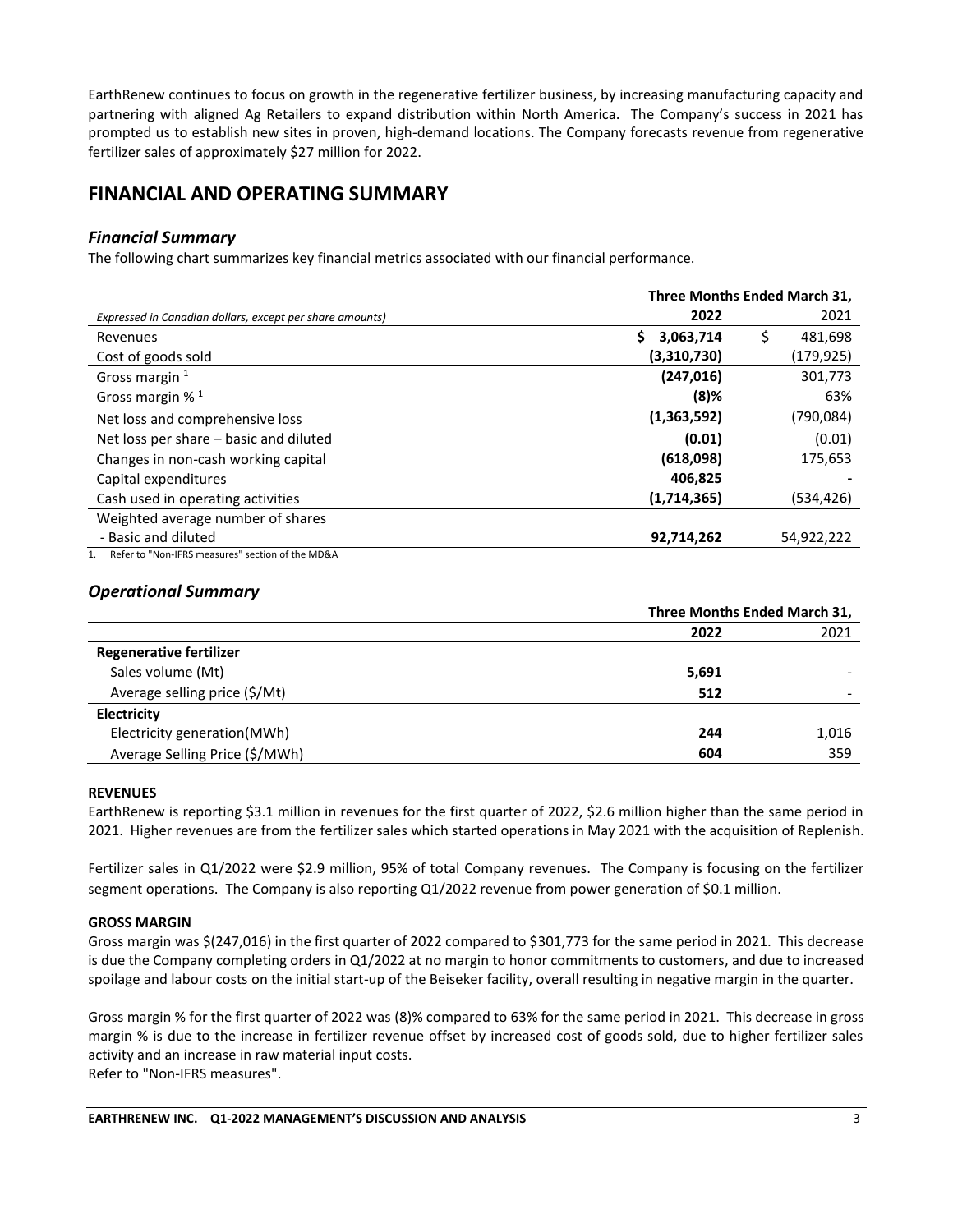## **NET LOSS**

In the first quarter of 2022, the Company had net loss of \$1,363,592, or \$(0.01) per share, compared to net loss of \$790,084 from a net loss of \$790,084 for the same period in 2021. The increased losses were mainly due to the growth in fertilizer revenues and the production costs in commissioning the Beiseker facility.

## *General and administrative expenses*

The following is a summary of the general and administrative expenses:

|                                            | Three Months Ended March 31, |         |           |  |
|--------------------------------------------|------------------------------|---------|-----------|--|
|                                            |                              | 2022    | 2021      |  |
| Salaries and benefits                      |                              | 419.482 | 79,002    |  |
| Professional fees                          |                              | 92.285  | 50,470    |  |
| Consulting and management fees             |                              | 258,132 | 657,458   |  |
| Advertising and promotion                  |                              | 6,542   | 143,221   |  |
| Shareholder communications and filing fees |                              | 13,763  | 44,784    |  |
| Travel                                     |                              | 36,701  | 433       |  |
| Rent and office                            |                              | 107,492 | 39,341    |  |
|                                            |                              | 934,397 | 1,014,709 |  |

General and administrative expenses for the first quarter of 2022 were \$934,397, a decrease of 8% from first quarter of 2021. The increase in general and administrative expenses is due to increased salaries and benefits, professional fees, and consulting and management fees, offset by advertising and promotion expenses, and shareholder communications and filing fees. The increase in salaries and benefits and professional fees is a result of increased corporate activities since the Replenish acquisition.

#### **CASH FLOW**

Cash flows used in operating activities were \$1.7 million in the first quarter of 2022, \$1.2 million higher than the same period in 2021. The increase was mainly due to increased operating activities from the fertilizer business.

#### **CAPITAL INVESTMENT**

Total capital investment for the three months ended March 31, 2022 was \$406,825 compared to nil for the same period in 2021, mainly due to the expansion of the production facilities at Beiseker.

The Company has recently commissioned the Beiseker production facility which will increase capacity to 18,000 tonnes per year of fertilizer. This facility will become the specialty products and custom formulation production hub and support research and development for new products and additives. The upgrade at the Beiseker site will be a basis for our larger facilities planned in western Canada and the United States.

Engineering and development activities are underway for a 50,000 metric tonne granulation facility on-site at our current DeBolt, Alberta fertilizer blending facility. The zero-waste facility will service the large agriculture region in the Peace Country of Northern Alberta. The area is home to over 10 million acres of arable land, an area about the size of New York state, and represents an untapped market for sustainable agricultural products. Replenish has established a toe-hold in the area with sales of approximately \$7.5 million to date. The Company's expansion extends market reach due to the inherent ease of transport, application, and storage of this type of product. Modeled after the recently commissioned Beiseker facility, the Company intends for the DeBolt facility to be operational in 2023. The project has received development permit approval from the Municipal District of Greenview.

The Company is also advancing its efforts to establish a larger facility at the K+S Potash mine in Bethune, Saskatchewan. This strategic site provides access to the 36.5 million acres of farmland in Saskatchewan and an additional 20 million acres in Manitoba serviced by independent retailers and wholesale providers. The facility would allow Replenish to produce up to 200,000 metric tonnes of made-in-Canada product. Replenish benefits with a stable source of potash while assisting K+S in debottlenecking their production process. Project development activities such as environmental, permitting, regulatory and preliminary engineering have commenced.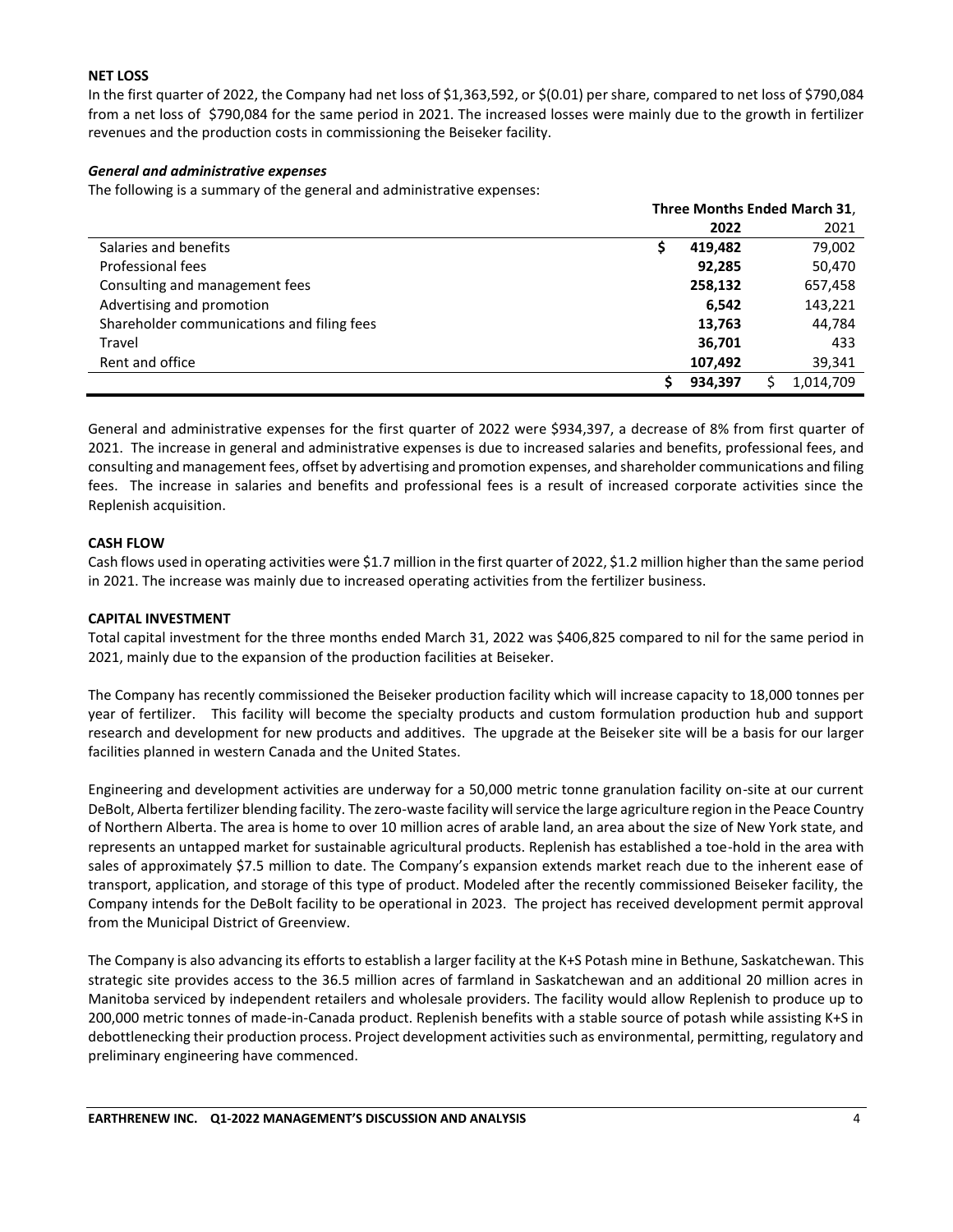With these two projects, the Company can boost volume by up to 250,000 metric tonnes over the coming two years. The decision to build a smaller facility on the DeBolt location allows the Company to quickly capitalize on a Replenish-owned site with an established retail presence. The Bethune project will solidify the Company's position as a leader in the production of regenerative fertilizers in Western Canada. These two key projects offer growers a unique, made-in-Canada, low GHG footprint fertilizer product.

EarthRenew has decided to halt the restart of the Strathmore production facility to focus on development of the existing Beiseker, and Debolt and potential Bethune project.

## **BUSINESS PERFORMANCE**

## **FERTILIZER OPERATIONS OVERVIEW**

EarthRenew is focused on regenerative and organic fertilizer products. Management prices these fertilizer products in a range that follows published commodity indices for potash derived products based on regional basis pricing. Our fertilizer segment is impacted by seasonality, resulting from increased demand for products during the planting season. Fertilizer sales are generally higher in the spring and fall application seasons, while product inventories are normally accumulated leading up to each application season. Our cash collections generally occur after the application season is complete.

|                                                | Three Months Ended March 31, |      |  |
|------------------------------------------------|------------------------------|------|--|
|                                                | 2022                         | 2021 |  |
| <b>REVENUES</b>                                | Ś.<br>2,916,091              |      |  |
| Cost of goods sold                             | (3, 195, 485)                |      |  |
|                                                | (279, 394)                   |      |  |
| <b>EXPENSES</b>                                |                              |      |  |
| General and administrative                     | 268,251                      |      |  |
| Bad debt recovery                              | (127, 458)                   |      |  |
| Research and development                       | 17,196                       |      |  |
| Depreciation and amortization                  | 385,881                      |      |  |
| Financing                                      | 35,290                       |      |  |
| Foreign exchange loss                          | (1,535)                      |      |  |
|                                                | 577,625                      |      |  |
| Other income                                   | 12,605                       |      |  |
| NET LOSS AND COMPREHENSIVE LOSS FOR THE PERIOD | \$<br>(844, 414)             |      |  |

The fertilizer segment started operations in May 2021 with the acquisition of Replenish. Fertilizer revenue for the first quarter of 2022 was \$2.9 million. The Company is recording strong revenues due to increased production capacity and increased demand supported by higher crop prices for farmers and impacts to global supply constraints, creating record sales volumes for the Company. The increased capacity for fertilizers is due to the production facility in Beiseker coming online and allowing the Company to reach production capacity of 20,000 Mt in Q4-2021, commissioned in early 2022.

Net loss in Q1/2022 was \$844,414, due to negative gross margin, general and administrative expenses, depreciation and amortization expense, offset by recovery of bad debt expense.

Gross margin was \$(279,394) in the first quarter of 2022, is due the Company completing orders in Q1/2022 at no margin to honor commitments to customers, and due to increased spoilage and labour costs on the initial start-up of the Beiseker facility, overall resulting in negative margin in the quarter

We continue to see the strategic growth from the Replenish acquisition and the growth in revenue from regenerative agriculture inputs. Replenish's Bieseker facility is now operational and is now capable of producing up to 18,000 tonnes per year.

## **ELECTRICITY OPERATIONS OVERVIEW**

**EARTHRENEW INC. Q1-2022 MANAGEMENT'S DISCUSSION AND ANALYSIS** 5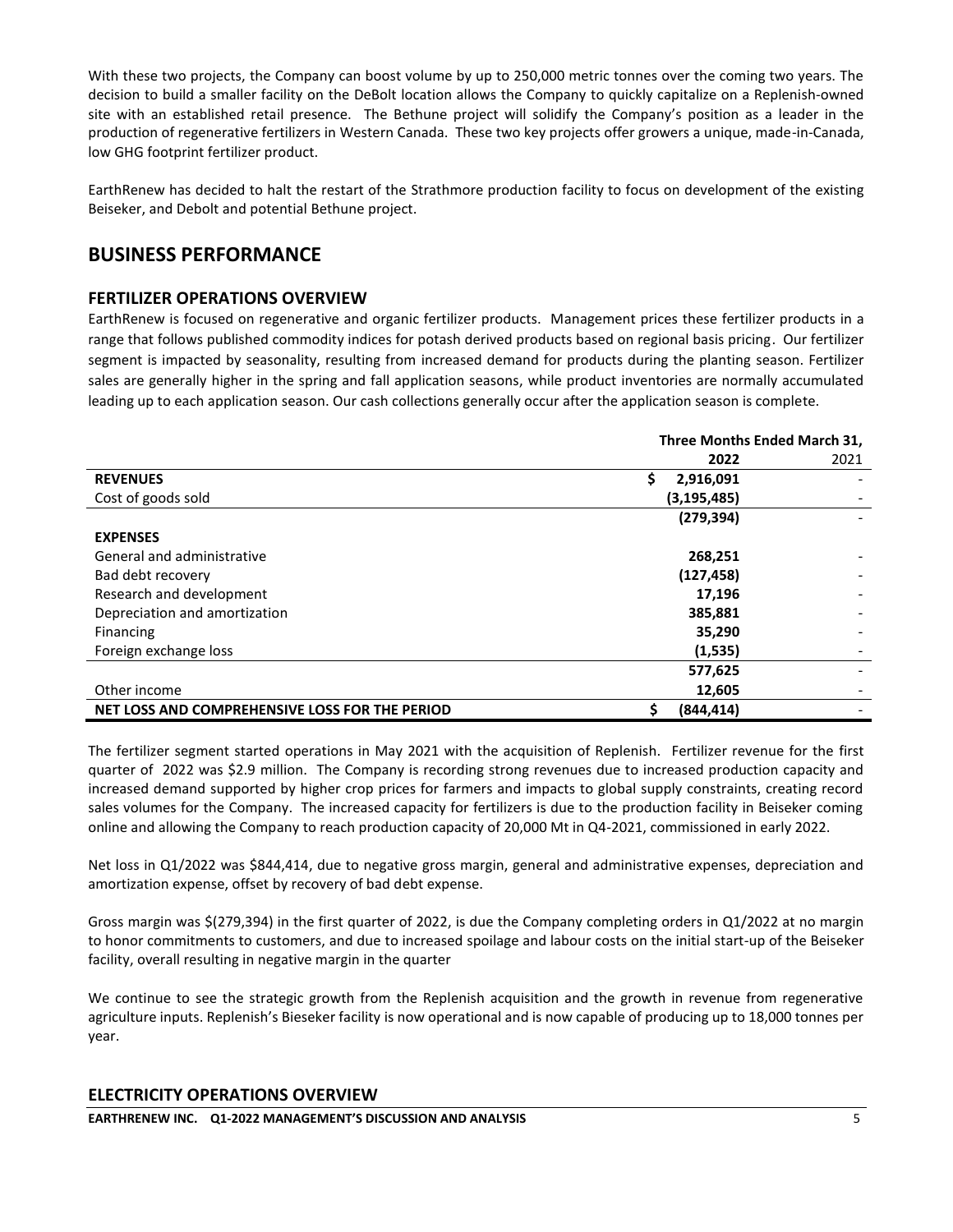EarthRenew restarted its electricity generation operations at the Strathmore Plant in 2019. This electricity, which is already synchronized with the electrical grid system, can be used for other applications at the Strathmore Plant or sold to the electrical grid to meet price spikes occasioned by supply shortages due to sudden surges in the demand for electricity.

|                                                | Three Months Ended March 31, |            |    |            |
|------------------------------------------------|------------------------------|------------|----|------------|
|                                                |                              | 2022       |    | 2021       |
| <b>REVENUES</b>                                | \$                           | 147,623    | \$ | 481,698    |
| Cost of goods sold                             |                              | (115,245)  |    | (179, 925) |
|                                                |                              | 32,378     |    | 301,773    |
| <b>EXPENSES</b>                                |                              |            |    |            |
| General and administrative                     |                              | 92,297     |    | 103,728    |
| Research and development                       |                              |            |    | 45,132     |
| Depreciation and amortization                  |                              | 72,183     |    | 72,183     |
| Financing                                      |                              | 6,829      |    | 7,718      |
| Foreign exchange loss                          |                              |            |    | 401        |
|                                                |                              | 171,309    |    | 229,162    |
| NET LOSS AND COMPREHENSIVE LOSS FOR THE PERIOD | Ś                            | (138, 931) | S  | 72,611     |

Electricity revenues in the first quarter of 2022 was \$147,623, compared to \$481,698 for the same period in 2021.

## **OUTSTANDING SHARE CAPITAL INFORMATION**

As at May 28, 2022, the Company has 99,479,262 common shares outstanding;

- 1) 5,301,660 stock options outstanding with expiry dates ranging between July 8, 2024 and August 3, 2026. If all of the options are exercised, 5,301,660 shares would be issued for gross proceeds of \$1,381,548.
- 2) 3,725,010 warrants outstanding with expiry dates ranging from July 24, 2022 to May 27, 2024. If all of the warrants are exercised, 3,938,745 shares would be issued for gross proceeds of \$1,698,692.

## **MARKET CONDITIONS**

## **Fertilizer operations**

Global fertilizer prices are market-driven, and determined by the balance between supply and demand, underpinned by production costs. Prices also vary with agricultural seasonality and the timing of fertilizer purchases in a year. Fertilizer demand has reached record levels since the start of the Covid-19 pandemic. This has been driven by a strong emphasis on food security and government support to the agricultural sector. It is also driven by strong crop prices globally, which have increased the incentive to plant additional acreage and increase fertilizer use to maximise yields. It is rare for the fertilizer supply chain to encounter so many disruptions at the same time, including sanctions and export restrictions causing market uncertainty, and high production and delivery costs.

Management expects to price Replenish fertilizer products in a range that follows published commodity indices for potash derived products based on regional basis pricing.

|                                  | Q1-2022 | Q4-2021 | Q3-2021 | Q2-2021 | Q1-2021                  | Q4-2020 | Q3-2020 | Q2-2020 |
|----------------------------------|---------|---------|---------|---------|--------------------------|---------|---------|---------|
| Average selling price            |         |         |         |         |                          |         |         |         |
| Regenerative fertilizer (CAD/Mt) | 512     | 334     | 352     | 296     | $\overline{\phantom{0}}$ | ۰       | ۰       |         |
| Benchmark prices (USD/Mt)        |         |         |         |         |                          |         |         |         |
| Potash                           | 875     | 807     | 571     | 450     | 424                      | 366     | 345     | 363     |
| Phosphorous                      | 935     | 862     | 722     | 661     | 616                      | 475     | 434     | 410     |
| Sulphur                          | 436     | 365     | 351     | 293     | 269                      | 180     | 160     | 109     |
| CAD/USD Exchange rate            | 0.80    | 0.79    | 0.79    | 0.81    | 0.79                     | 0.77    | 0.75    | 0.72    |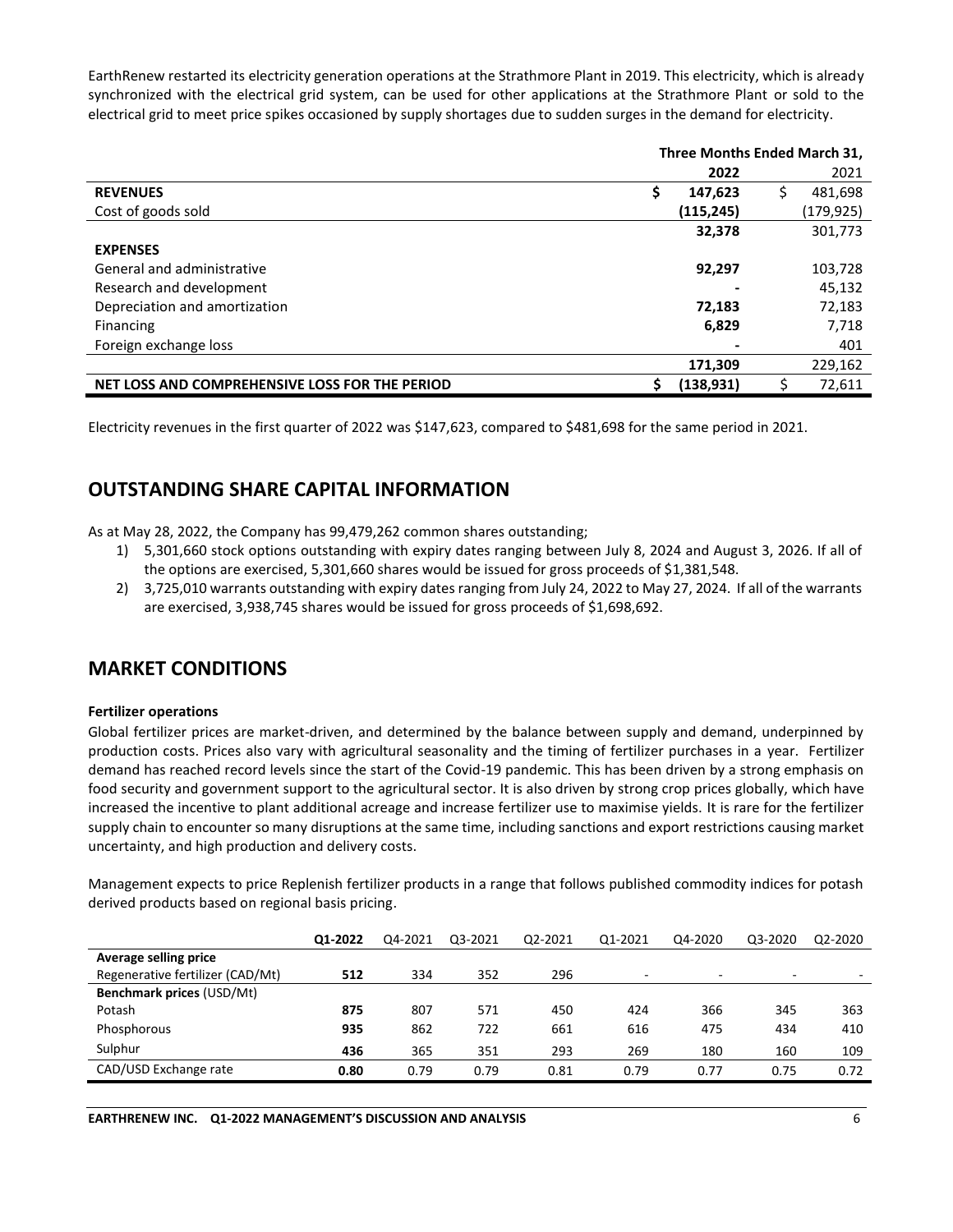Fertilizer prices continue to climb in Q1/2022. Increasing crop prices have resulted in increasing demand for fertilizers. Additionally, favorable weather has also increased the demand for fertilizers in major agricultural regions. Most fertilizers continue to be considerably higher in prices than one year earlier, and these increases will likely be staying around for a while. As the Russia-Ukraine crisis continues, oil prices can influence fertilizer prices, likely increasing costs more.

Russia and Belarus account for approximately 40 percent of global potash production and exports. Financial sanctions and other restrictions imposed on Russia and Belarus have significantly constrained supply of potash exports from the region. Average potash prices increased to USD875/Mt in Q1/2022 vs USD424/Mt in Q1/2021.

Global phosphate supply has been impacted by a reduction in Russian and Chinese DAP and MAP fertilizer exports. Phosphate markets have been further supported by a significant increase in sulfur and ammonia costs.

It was a similar story for phosphorous - reduction in Russian and Chinese fertilizer export, more demand, higher raw material costs and higher transportation costs, and there was a big jump in prices from USD 616/Mt in Q1/2021 to USD 935/Mt in Q1/2022.

The market dynamics for sulphur in the North American region experienced some buoyancy in the first quarter of 2022, as Russia began its special military operations in Ukraine. The price of crude oil increased as western nations became more hesitant to purchase Russian supplies, impact the sulphur market. As China and Russia imposed limits on raw material exports, the OPEC alliance continued its resolve to progressively increase crude oil supply, which helped to maintain market sentiments. During the first quarter of 2022, the average pricing for Sulphur was USD 436/Mt compared to USD 269/Mt for the same period in 2021.

While EarthRenew has not been immune to the tightening in the fertilizer market, being influenced even by the macroenvironment internationally in Ukraine, the Company has been able to meter costs to produce products at a price that remains attractive to customers. To manage supply, the Company secured offtake agreements with strategic partners to ensure that the increase in production gets into the hands of producers who are seeking alternatives to conventional fertilizers. EarthRenew is well-positioned on fertilizer product inventory to begin the North American planting season.

| Select quarterly financial information for the most recent eight quarters is presented in the table below: |             |             |             |             |            |            |            |             |
|------------------------------------------------------------------------------------------------------------|-------------|-------------|-------------|-------------|------------|------------|------------|-------------|
|                                                                                                            | Q1-2022     | Q4-2021     | Q3-2021     | Q2-2021     | Q1-2021    | Q4-2020    | Q3-2020    | Q2-2020     |
| Sales volumes                                                                                              |             |             |             |             |            |            |            |             |
| Regenerative fertilizer (Mt)                                                                               | 5,691       | 20,683      | 6,044       | 4,505       |            |            |            |             |
| Electricity (MWh)                                                                                          | 244         | 247         | 453         | 482         | 1,016      | 330        | 159        | 121         |
| <b>Revenues</b>                                                                                            | 3,063,714   | 7,673,011   | 2,559,209   | 1,585,662   | 481,698    | 154,138    | 139,424    | 68,120      |
| Fertilizer                                                                                                 | 2,916,091   | 7,505,214   | 2,283,957   | 1,411,407   |            | ۰          |            |             |
| Electricity                                                                                                | 147,623     | 167,797     | 275,252     | 174,255     | 481,698    | 154,138    | 139,424    | 68,120      |
| Gross margin 1                                                                                             | (247, 016)  | 2,218,961   | 411,186     | 420,071     | 301,773    | 84,519     | 24,587     | 1,326       |
| Gross margin % <sup>1</sup>                                                                                | $(8)\%$     | 29%         | 16%         | 26%         | 63%        | 55%        | 18%        | 2%          |
| Net loss                                                                                                   | (1,639,592) | (432, 738)  | (2,417,262) | (1,062,957) | (790, 084) | (912, 599) | (949, 415) | (1,335,591) |
| Net loss per share                                                                                         | (0.02)      | (0.00)      | (0.03)      | (0.02)      | (0.01)     | (0.01)     | (0.02)     | (0.03)      |
| Working Capital 1                                                                                          | (2,369,793) | (2,392,577) | (584, 576)  | (598, 700)  | 422,299    | 841,536    | 768,699    | (225, 544)  |
| Total assets                                                                                               | 26,892,863  | 26,791,992  | 25,742,153  | 24,292,064  | 5,431,529  | 5,639,075  | 5,566,328  | 5,159,103   |
| Total non-current liabilities                                                                              | 9,406,733   | 8,528,097   | 11,933,989  | 10,040,588  | 355,418    | 363,304    | 16,282     | 32,243      |

## **QUARTERLY OPERATING AND FINANCIAL INFORMATION**

1) Refer to "Non-IFRS measures" section of the MD&A

Results of operations can vary significantly. The Company's level of activity and expenditures during a specific quarter are influenced by a number of factors, including the level of working capital, the availability of external financing, the nature of activity, and the number of personnel required to advance each individual project.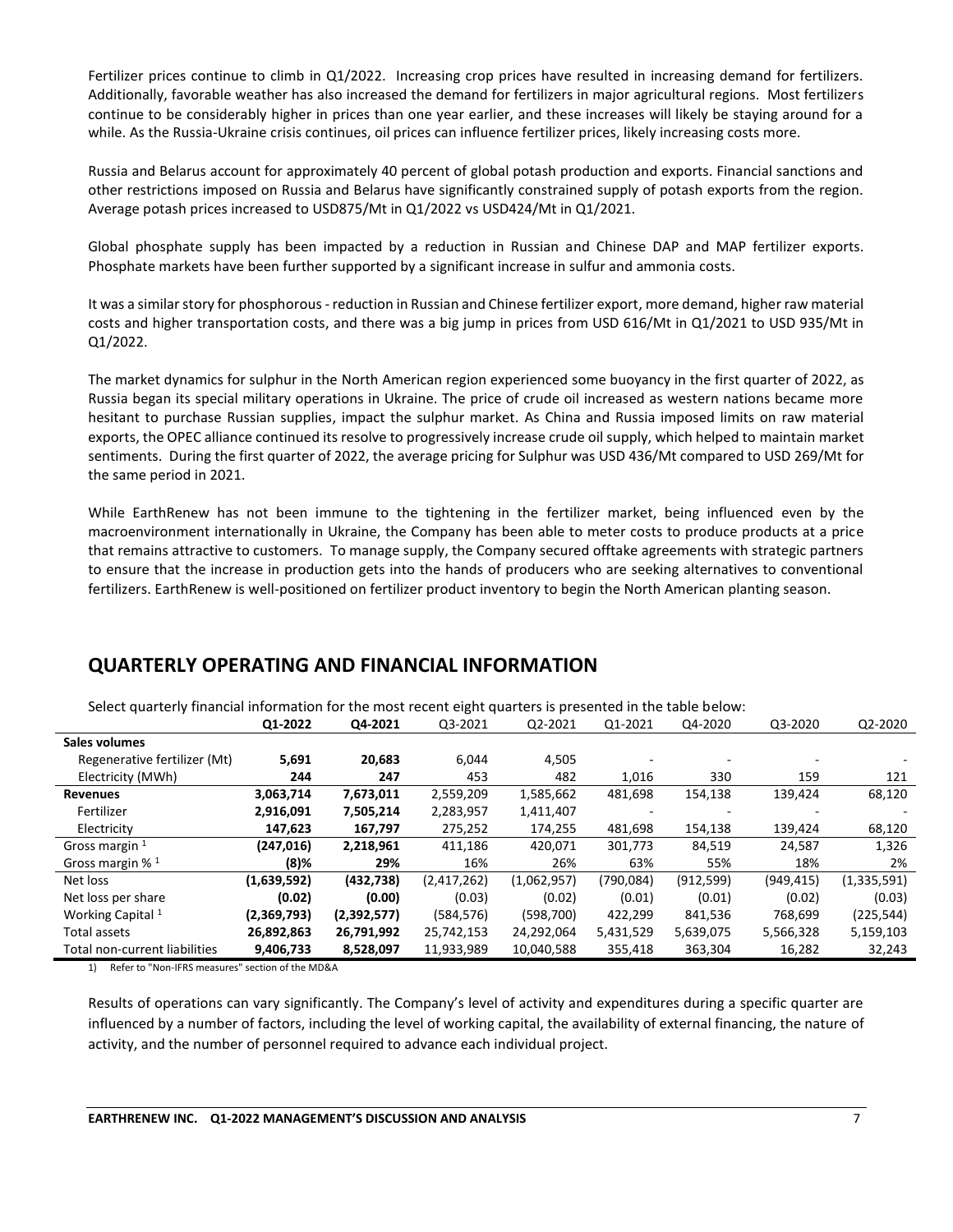The Company started earning revenue in Q3-2019 from electricity sales and in Q2-2020 from fertilizer sales. Since the closing of the Replenish acquisition, the Company is focusing on the growth of this business line.

The Company reported total revenue of \$3.1 million in Q1-2022. Fertilizer revenue decreased to \$2.9 million in Q1-2022, as wet and cool weather delayed planting, further impeded by a Canadian Pacific Railway labour strike that temporarily impacted rail deliveries. Fertilizer revenues are seasonal as farmers purchase products near year-end when planning next year's crop.

Gross margin decreased by \$1.8 million, from \$301,773 in Q1-2021 to \$(247,016) in Q1-2022, and gross margin % decreased by 71%, from 63% in Q1-2021 to (8)% in Q1-2022. The decrease is mainly due to increase in cost of goods sold. The higher cost of goods sold was mainly attributed to higher production and labour costs from the commissioning of the production facility in Beiseker.

Net loss is driven primarily by fertilizer production volumes and electricity generation levels. With the revenue leap coming almost exclusively from fertilizer sales, the Company is focused on the fertilizer business. Net loss increased in Q1/2022 due to increased spoilage and labour costs from the initial start-up of the production facility in Beiseker.

Total assets increased in Q1-2022 primarily due to increased inventories held to meet anticipated demand and tight supply.

The adoption of IFRS 16 resulted in a long-term liability being recognized in Q1-2019, which increased significantly in 2020 as a result of the long-term renewal of the Company's Strathmore lease. There were no other significant changes in accounting policies during the eight recent quarters that gave rise to significant variances. The increase in non-current liabilities in Q1-2022 is due to revaluation of the contingent consideration, and the additions to the long-term debt.

## **LIQUIDITY AND CAPITAL RESOURCES**

Given the nature of the Company's operations, the most relevant financial information relates primarily to current liquidity, solvency and planned expenditures. The Company's financial success will be dependent upon electricity production and restart to the fertilizer production. Development may take years to complete and the amount of resulting income, if any, is difficult to determine. The Company currently has a negative operating cash flow and finances its operations through a combination of equity and debt financings. The Company's financial success will be dependent on the economic viability of its projects.

## **CASH FLOWS**

|                                    | Three Months ended March 31, |                |  |            |
|------------------------------------|------------------------------|----------------|--|------------|
|                                    |                              | 2022           |  | 2021       |
| Net cash provided by (used in)     |                              |                |  |            |
| Operating activities               |                              | \$ (1,715,201) |  | (534, 426) |
| Financing activities               |                              | 1,522,702      |  | 426,150    |
| Investing activities               |                              | (406, 825)     |  |            |
| Decrease in cash during the period |                              | (599, 324)     |  | (108, 276) |
| CASH - BEGINNING OF PERIOD         |                              | 1,274,977      |  |            |
| <b>CASH - END OF PERIOD</b>        |                              | 675,653        |  | (108, 276) |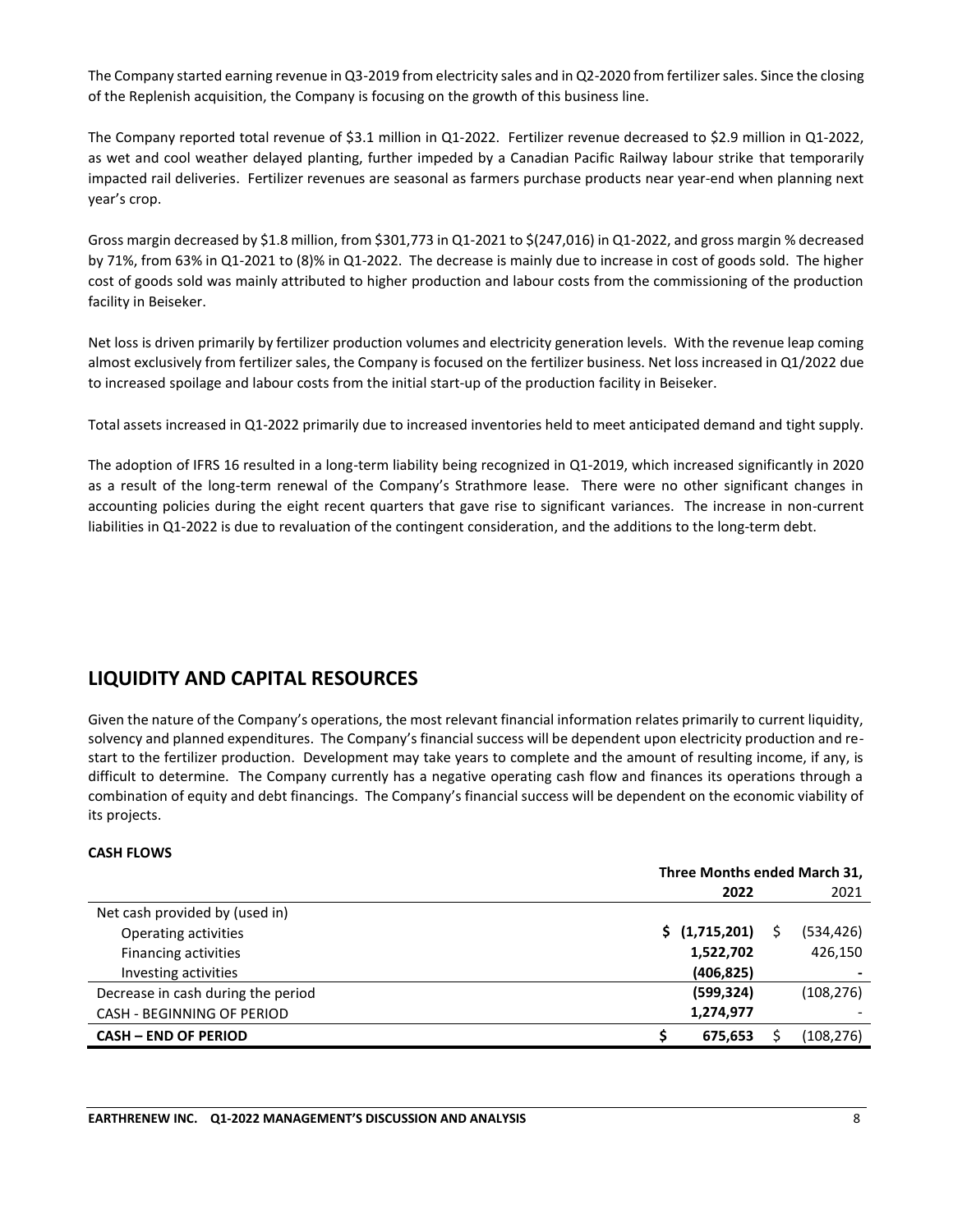During the first quarter of 2022, the Company used cash in operating activities of \$1,715,201, compared to cash used of \$534,426 for the same period in 2021. The increase is primarily due to the increase in operating activities for the fertilizer operations.

During the three months ended March 31, 2022, financing activities generated \$1,522,702 cash from the proceeds of the long-term debt and the exercise of warrants, offset by lease and long-term debt payments.

Cash used in investing activities was \$406,825 for the three months ended March 31, 2022. This is related primarily to additions to property, plant and equipment to complete the commissioning of the Beiseker production facility.

## **Equity financing facility with Alumina Partners (Ontario) Ltd.**

On October 8, 2020, the Company entered into an equity financing facility (the "Alumina Facility") for up to \$10,000,000 with Alumina Partners (Ontario) Ltd. ("Alumina"), an affiliate of New York-based private equity firm Alumina Partners LLC. The investment agreement provides the Company with an at-will financing facility over a period of 24 months during which the Company can draw down, at its sole discretion, equity private placement tranches of up to \$500,000. Each tranche will be composed of units, with each unit consisting of one common share of the Company and one common share purchase warrant, at discounts between 15 and 25 percent of the closing price of the common shares on the day prior to the Company's drawdown notice to Alumina. The exercise price of the warrants will be at a 25 percent premium over market at the time of issuance and the warrants will have a term of 60 months. Each draw down from the Alumina Facility may be subject to approval of the Canadian Securities Exchange. All securities issued pursuant to a financing under the Alumina Facility will be subject to a statutory hold period that expires four months and one day from issuance. As at September 30, 2021, no drawdowns under the Alumina Facility had taken place. The Alumina Facility ensures that the Company has an option to secure the capital necessary to accelerate the recommissioning of the Strathmore Plant and to pursue expansion opportunities.

The net proceeds of the Alumina Facility are expected to be used for costs incurred for capital equipment purchases, engineering and construction costs for the redevelopment of the Strathmore facility, feasibility studies on future projects, field and research trials, market development activities, working capital for the ramp-up of operations at the Strathmore facility, and for general corporate purposes.

## **Canada Emergency Business Account loan**

On May 1, 2021, EarthRenew acquired all of the outstanding loans from Replenish, which included a \$100,00 interest-free loan from the Canada Emergency Business Account Program ("CEBA"). By repaying the loan before December 31, 2022, the Company will benefit from a \$30,000 loan forgiveness, which has been recorded as a government grant in the Consolidated Statement of Loss and Comprehensive Loss. If the loan is not repaid by December 31, 2023, it will be converted into a threeyear term loan at an annual interest rate of 5%, with the entire loan to be repaid. The Company intends to repay the balance of \$70,000 in December 2023.

## **Credit facility with Agriculture Financial Services Corporation**

Effective July 21, 2021, Replenish, a wholly owned subsidiary of EarthRenew, secured new senior secured asset-based credit facilities totalling \$3.2 million (the "ABL Facility") from Agriculture Financial Services Corporation ("AFSC"). On February 28, 2022 the ABL Facility was increased to \$3.9 million

The ABL Facility contemplates a five-year term, including interest-only payments until June 1st, 2022. Amounts drawn on the main facility bear interest at a rate of 3.52% per annum, while the inventory loan rate is 2.875% per annum. The ABL Facility is subject to compliance with financial covenants starting in 2022. EarthRenew has provided an unlimited guarantee as security for the ABL Facility. The proceeds of the ABL Facility were primarily used to fully repay previously existing senior debt facilities held by the Bank of Montreal.

The Company's estimate of the adequacy of its working capital is a forward-looking statement as it involves known and unknown risks, uncertainties and other factors. Actual results could differ, perhaps materially, with the result that the adequacy of working capital required for fiscal year 2022 expressed by such forward-looking statements is materially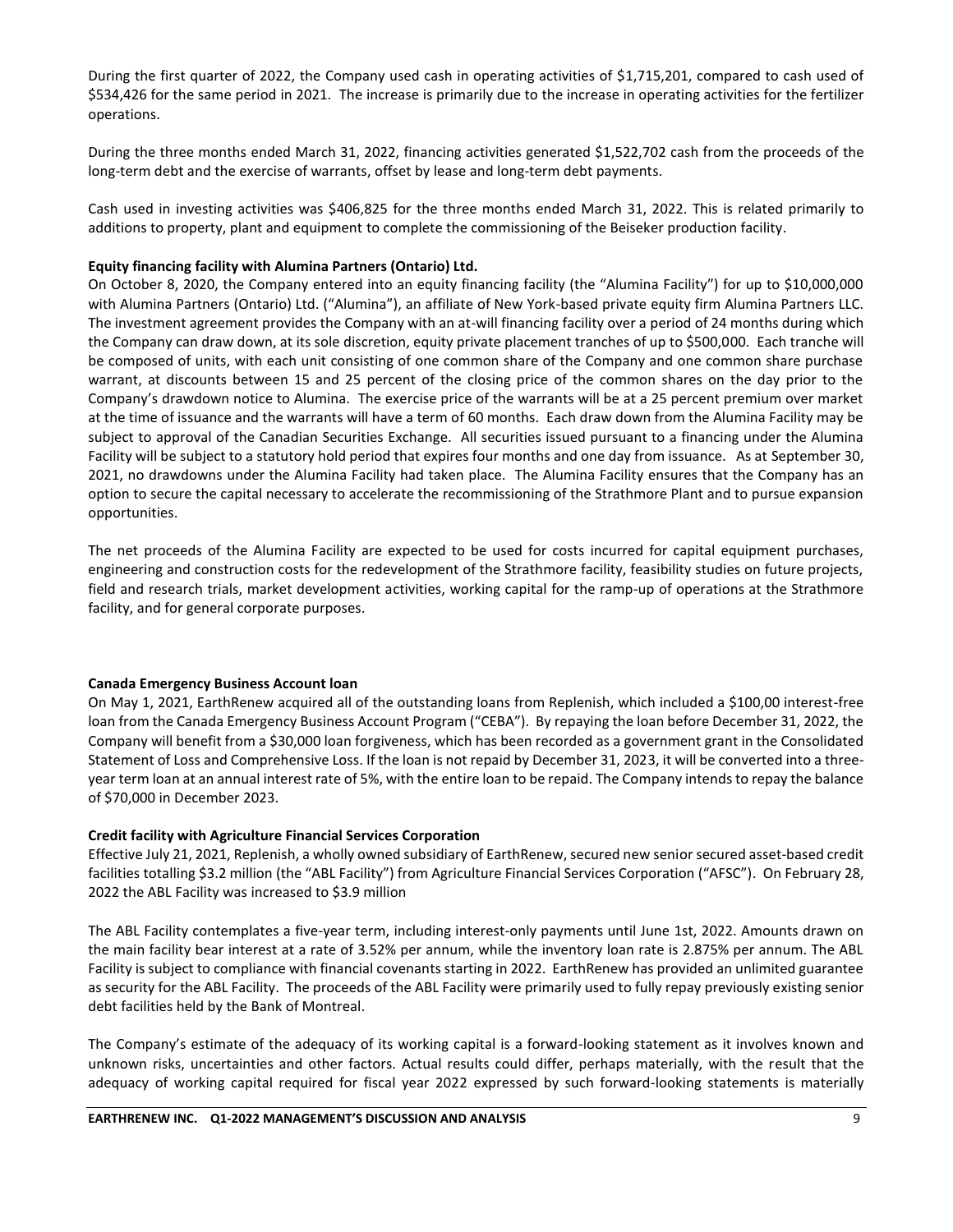different than so stated. Also, the ability of the Company to successfully acquire and develop projects or to continue development of its current project is conditional on its ability to secure financing when required. The Company proposes to meet any additional financing requirements through equity financing when required. In light of the continually changing financial markets, there is no assurance that funding by equity subscriptions will be possible at the times required or desired by the Company. See "Forward-Looking Information".

## **Financial Covenants**

The Company is required to maintain the following financial covenants under the ABL facility for the year ended December 31, 2022 and onwards:

- a minimum debt service ratio of 1.25:1
- a minimum current ratio of 1.2: 1
- a maximum debt to equity ratio of 3:1

The Company's financial covenants are reviewed regularly and controls are in place to maintain compliance with the covenants.

Debt service ratio is the ratio of (i) annual debt payments to (ii) earnings before tax, interest, depreciation and amortization. Current ratio is the ratio of (i) current assets to (ii) current liabilities. Debt to equity ratio is the ratio of (i) total debt to (ii) total shareholders' equity.

## **COMMITMENTS AND CONTINGENCIES**

## **MANAGEMENT CONTRACTS**

The Company is party to certain management contracts. These contracts require that additional payments of up to approximately \$960,000 be made upon the occurrence of certain events such as a change of control. As a triggering event has not taken place, the contingent payments have not been reflected in the consolidated financial statements. Minimum commitments remaining under these contracts were approximately \$330,000, all due within one year.

### **CONTINGENT CONSIDERATION**

The Company has agreed to pay the security holders of Replenish ongoing earn-out payments totalling an aggregate of up to \$7,000,000 based on qualifying gross annual revenue of Replenish multiplied by an earn-out factor for each of its 12 month fiscal periods ending June 30, 2025 payable by a combination of cash payments and the issuance of common shares of EarthRenew, provided the security holders of Replenish continue to be bound by consulting or employment agreements entered into with the Company.

The Company has also agreed to pay the security holders of Replenish supplemental earn-out payments of an aggregate amount of up to \$2,000,000 based on certain sales parameters, which shall be payable by a combination of cash payments and the issuance of common shares of EarthRenew and evidenced by promissory notes that have been issued to the security holders of Replenish.

The contingent consideration, payable by the Company, was initially recognized at fair value and subsequently remeasured at each reporting date, with the changes to fair value recognized in the consolidated statement of net loss and comprehensive loss. For the remeasurement of contingent consideration at each reporting date, management uses a time value of money calculation using certain key assumptions such as (i) qualifying gross annual revenue, (ii) discount rates and (iii) the assessment of certain sales parameters.

As at March 31, 2022, contingent consideration amounted to \$5,138,655.

## **LEGAL CONTINGENCIES**

The Company is, from time to time, involved in various claims and legal proceedings. The Company cannot reasonably predict the likelihood or outcome of these activities. The Company does not believe that adverse decisions in any ending or threatened proceedings related to any matter, or any amount which may be required to be paid by reasons thereof, will have a material effect on the financial condition or future results of operations.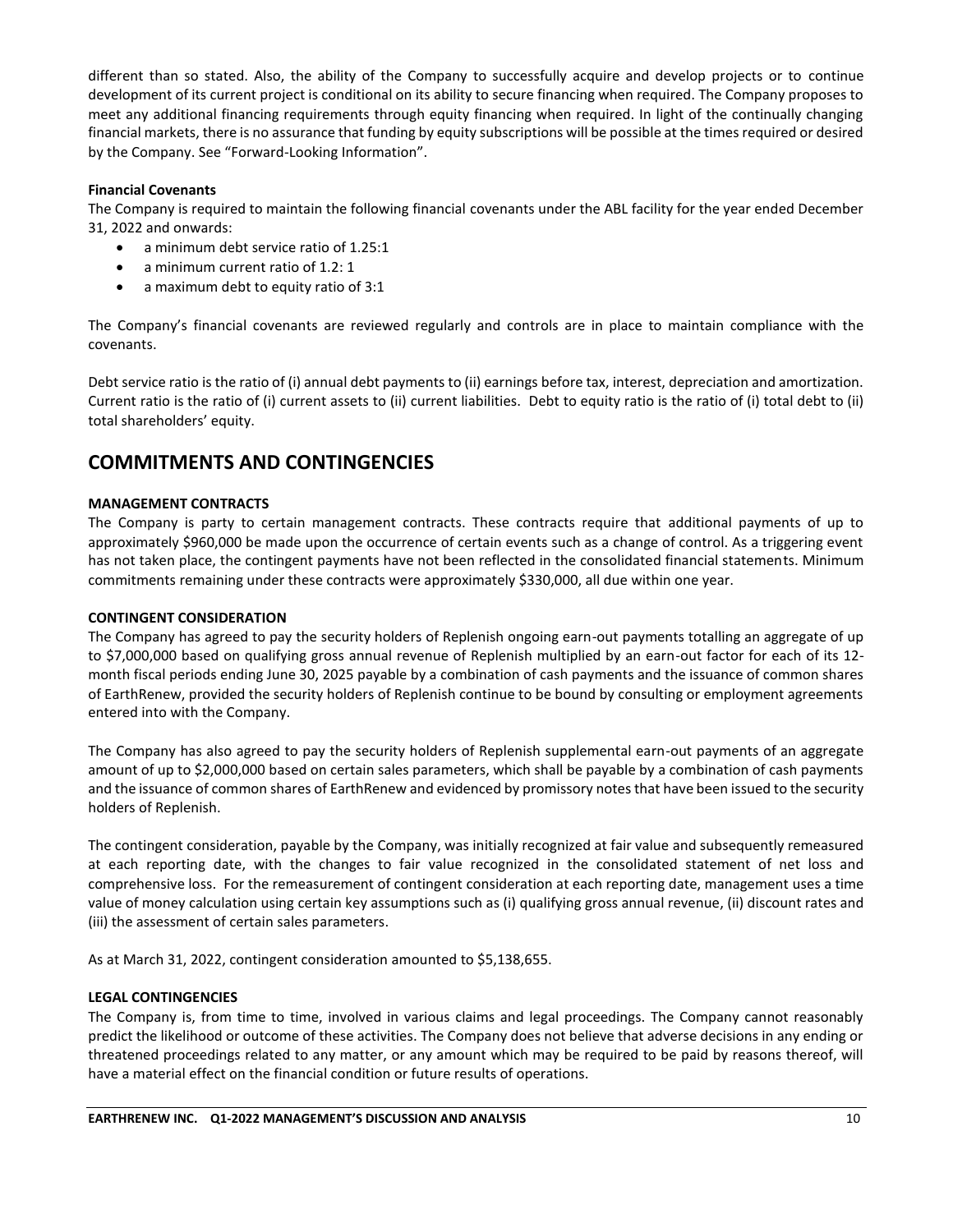A former consultant of the Company has initiated a legal action seeking approximately \$51,400 for fees owed and damages, plus interest. The Company is currently defending the matter, and accordingly no provision for loss has been recognized.

## **TRANSACTIONS WITH RELATED PARTIES**

During the three months ended March 31, 2022, the Company entered into the following transactions in the ordinary course of business with related parties that are not subsidiaries of the Company:

• Received \$157,832 (2021 - \$nil) in fertilizer sales revenue from a company controlled by an officer of the Company.

As at March 31, 2022, accounts payable and accrued liabilities due to officers of the Company for services provided amounted to \$29,358 (2021 - \$135,054l). The amounts outstanding are unsecured and non-interest bearing.

## **Key Management Personnel Compensation**

Key management personnel are those persons having authority and responsibility for planning, directing and controlling the activities of the Company directly or indirectly, including any directors (executive and non-executive) of the Company. The remuneration of directors and key executives is determined by the compensation committee having regard to the performance of individuals and market trends.

Compensation to key management personnel was comprised of:

|                 | Three Months Ended March 31, |  |         |
|-----------------|------------------------------|--|---------|
|                 | 2022                         |  | 2021    |
| Management fees | 223.250                      |  | 128,000 |

## **FINANCIAL INSTRUMENTS AND RISK MANAGEMENT**

Financial instruments are measured at amortized cost or fair value. Fair value represents the estimated amounts at which financial instruments could be exchanged between knowledgeable and willing parties in an arm's length transaction. Determining fair value requires management judgement.

## **Financial Instruments Measured at fair value**

The Company uses quoted market prices when available to estimate fair value. Financial assets and liabilities are classified in the fair value hierarchy according to the lowest level of input that is significant to the fair value measurement. Management's judgement as to the significance of a particular input may affect placement within the fair value hierarchy levels.

The fair value hierarchy is as follows:

- Level 1 Unadjusted quoted prices in active markets for identical assets or liabilities;
- $\bullet$  Level 2 Inputs other than quoted prices that are observable for the asset or liability either directly or indirectly; and,
- Level 3 Inputs that are not based on observable market data.

The valuation methods used to determine the fair value of each financial instrument and its associated level in the fair value hierarchy is described below.

| <b>Financial Instruments</b>                                               | <b>Fair Value Method</b>                                                               |
|----------------------------------------------------------------------------|----------------------------------------------------------------------------------------|
| <b>Measured at Amortized Cost</b>                                          |                                                                                        |
| Cash, accounts receivable, and accounts payable and<br>accrued liabilities | Measured initially at fair value, then at amortized cost after initial<br>recognition. |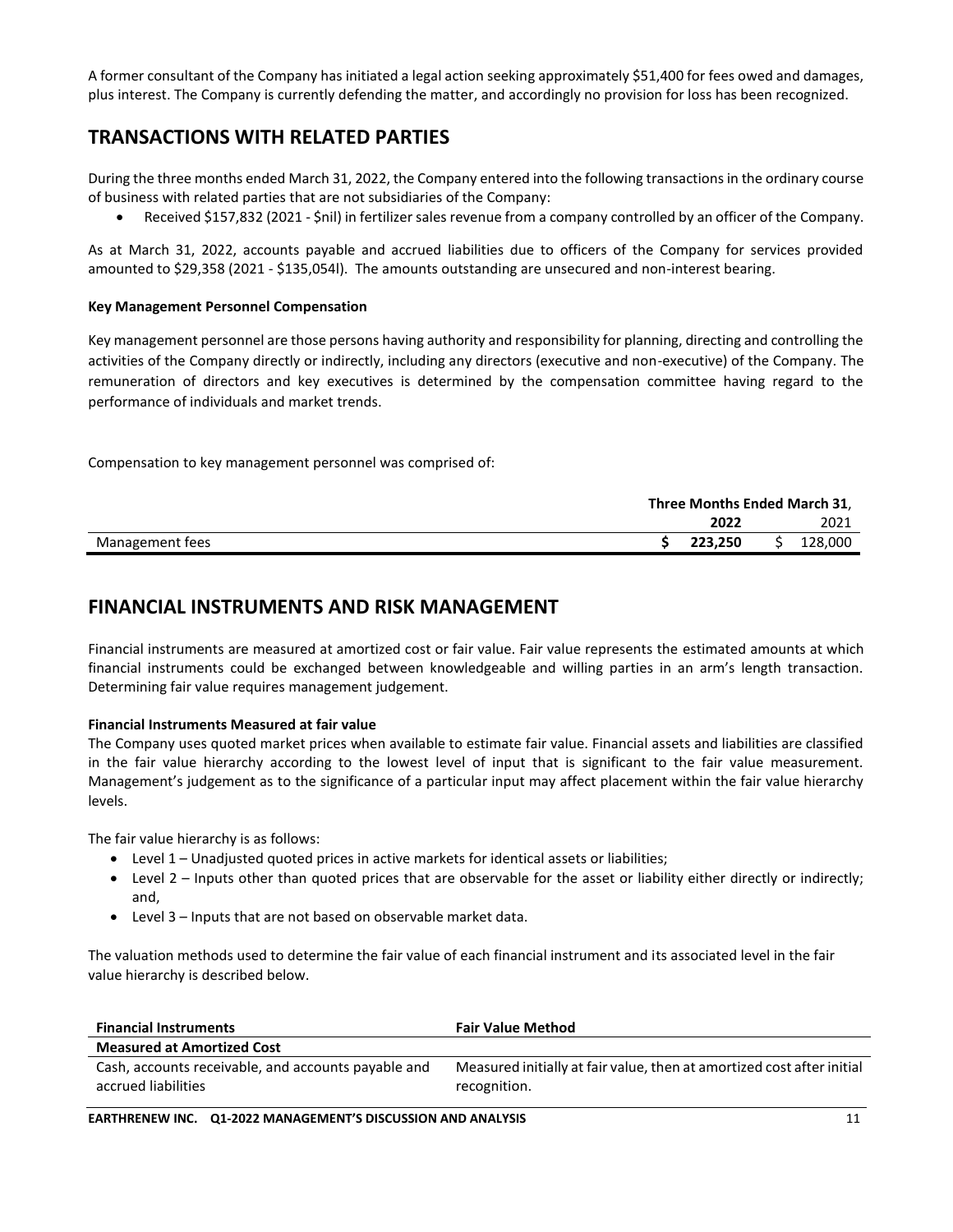|                               | Fair value approximates carrying value due to their short-term<br>nature.                                                  |
|-------------------------------|----------------------------------------------------------------------------------------------------------------------------|
| Long-term debt                | Measured initially at fair value, then at amortized cost after initial<br>recognition using the effective interest method. |
|                               | Fair value is determined using discounted cash flows at the                                                                |
|                               | current market interest rate.                                                                                              |
|                               | (Level 2)                                                                                                                  |
| <b>Measured at Fair Value</b> |                                                                                                                            |
| Contingent consideration      | Measured at fair value through profit or loss.                                                                             |
| Digital assets                | Measured at fair value through profit or loss.                                                                             |

#### **MARKET RISK**

The Company's activities expose it to a variety of market risks, including foreign currency risk, interest rate risk, credit risk, and liquidity risk.

Management has overall responsibility for the establishment of risk management strategies and objectives. EarthRenew's risk management policies are established to identify the risks faced, to set appropriate risk limits, and to monitor adherence to risk limits. Risk management policies are reviewed regularly to reflect changes in market conditions and EarthRenew's activities.

#### *Foreign currency risk*

The Company funds the operations and maintains a head office in Canada. A portion of the Company's expenses are denominated in United States dollars. Consequently, the Company is exposed to fluctuations in the Canadian dollar relative to the United States dollar. The Company has not used derivative instruments to reduce its exposure to foreign exchange fluctuations.

The Company estimates that a 10% strengthening or weakening of the Canadian dollar against the United States dollar would result in a \$1,400 decrease or \$1,200 increase in net loss and comprehensive net loss.

#### *Interest rate risk*

Interest rate risk is the risk that the fair value of future cash flows of a financial instrument will fluctuate due to changes in interest rates. The Company's interest-bearing liabilities include long-term debt. The Company has fixed interest rates. Consequently, the exposure to fluctuations in market interest rates is limited.

#### *Credit risk*

EarthRenew is exposed to credit risk if a customer or counterparty fails to meet its contractual obligations. The maximum credit risk that the Company is exposed to is the carrying value of cash and accounts receivable.

The Company's accounts receivables of \$ 1,467,418 at March 31, 2022 are non-interest bearing. The Company historically has not experienced any significant collection issues with customers as a significant portion of these receivables are with farmers who generally pay invoices when their crops are harvested in the fall. The Company continues to expect that its receivables are substantially collectible at March 31, 2022, and that the Company does not have a significant concentration of credit risk.

The Company maintains an allowance for doubtful accounts for the expected credit losses resulting from the inability of its customers to make required payments.

The Company's receivables are summarized as follows:

|                                          | <b>March 31, 2022</b><br>December 31, 2021 |            |
|------------------------------------------|--------------------------------------------|------------|
| Trade receivables                        | 2,271,817                                  | 3,961,488  |
| Other receivables                        | ۰                                          |            |
| Less: Allowance for expected credit loss | (804, 399)                                 | (931, 855) |
|                                          | 1,467,418                                  | 3,029,633  |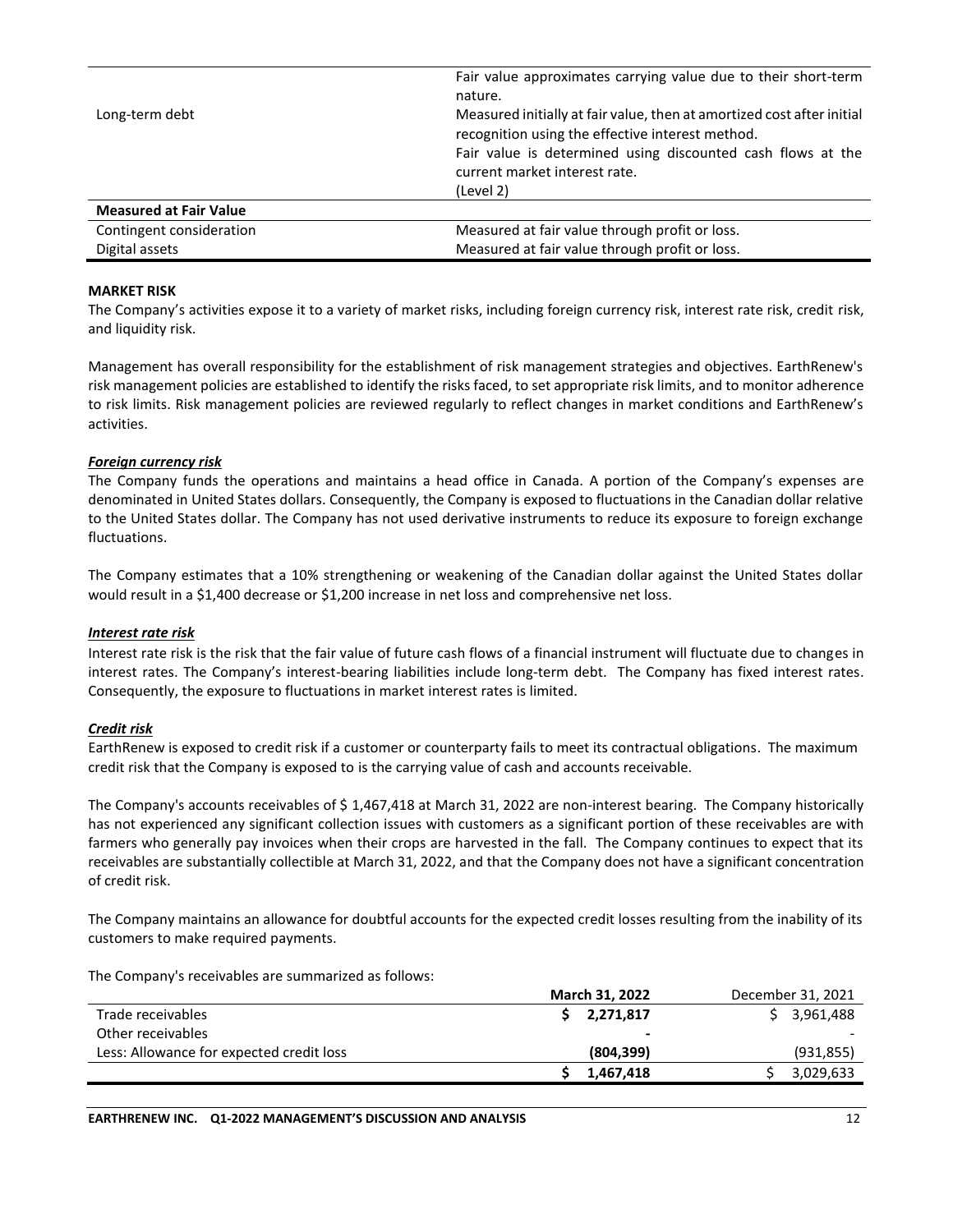The following is an aging of the Company's accounts receivable:

|                             | <b>March 31, 2022</b> | December 31, 2021 |
|-----------------------------|-----------------------|-------------------|
| Current (less than 30 days) | 474.707               | 2,197,295         |
| 31 – 90 days                | 532.807               | 472,202           |
| Over 90 days                | 459.905               | 360,136           |
| <b>Total receivables</b>    | 1,467,418             | 3,029,633         |

#### *Liquidity risk*

Liquidity risk is the risk that the Company will not be able to meet its financial obligations as they become due. Liquidity is managed through cash, debt and equity management strategies, when available.

The Company is exposed to liquidity risk primarily through its accounts payable and accrued liabilities. All of the Company's accounts payable and accrued liabilities have a contractual maturity of less than one year. As at September 30, 2021, the Company has a working capital deficit of \$2,369,793. The Company expects to complete future equity or other debt financings, as required and available. However, there is no assurance that funds will be available on terms acceptable to the Company at all.

The table below summarizes the Company's contractual obligations as at March 31, 2022:

|                                            | Recognized<br>in Financial |             | Less than   |                |           | <b>More</b><br>than 5 |
|--------------------------------------------|----------------------------|-------------|-------------|----------------|-----------|-----------------------|
|                                            | <b>Statements</b>          | Total       | 1 year      | 2-3 years      | 4-5 years | vears                 |
| Accounts payable and accrued liabilities 1 | Yes-Liability              | \$5,338,099 | \$5,338,099 | $\blacksquare$ |           | - S                   |
| Long-term debt                             | Yes-Liability              | 3,957,138   | 570.024     | 1,389,934      | 1,997,180 |                       |
| Minimum lease payments                     | Yes-Liability              | 607,722     | 80,165      | 213.772        | 144,285   | 169.500               |
| Interest payable <sup>2</sup>              | No                         | 400,555     | 123,516     | 187,897        | 89,142    |                       |

1) Accounts payable and accrued liabilities exclude interest payable on long-term debt.

2) Excludes interest payable on lease liabilities

## **NON-IFRS MEASURES**

Certain financial measures included in this MD&A do not have a standardized meaning prescribed by IFRS and therefore are considered non-IFRS measures; accordingly, they may not be comparable to similar measures provided by other companies.

## **Working Capital**

The Company has included a Non-IFRS performance measure, working capital, throughout this document. The Company believes that, in addition to conventional measures prepared in accordance with IFRS, we and certain investors use this information to evaluate the Company's performance and ability to generate cash, profits and meet financial commitments. This Non-IFRS measure is intended to provide additional information and should not be considered in isolation or as a substitute for measures of performance prepared in accordance with IFRS.

Working capital is calculated by subtracting the current liabilities from the current assets. The following tables provide a reconciliation of working capital to the financial statements as at March 31, 2022 and December 31, 2021:

|         |                                                 | December 31, 2021 |
|---------|-------------------------------------------------|-------------------|
|         |                                                 |                   |
| 675.653 |                                                 | 1,274,977         |
|         |                                                 | 3,029,633         |
|         |                                                 | 926,304           |
| 64.064  |                                                 | 104,105           |
|         | <b>March 31, 2022</b><br>1,467,418<br>3,279,995 |                   |

**EARTHRENEW INC.** 01-2022 MANAGEMENT'S DISCUSSION AND ANALYSIS 13 13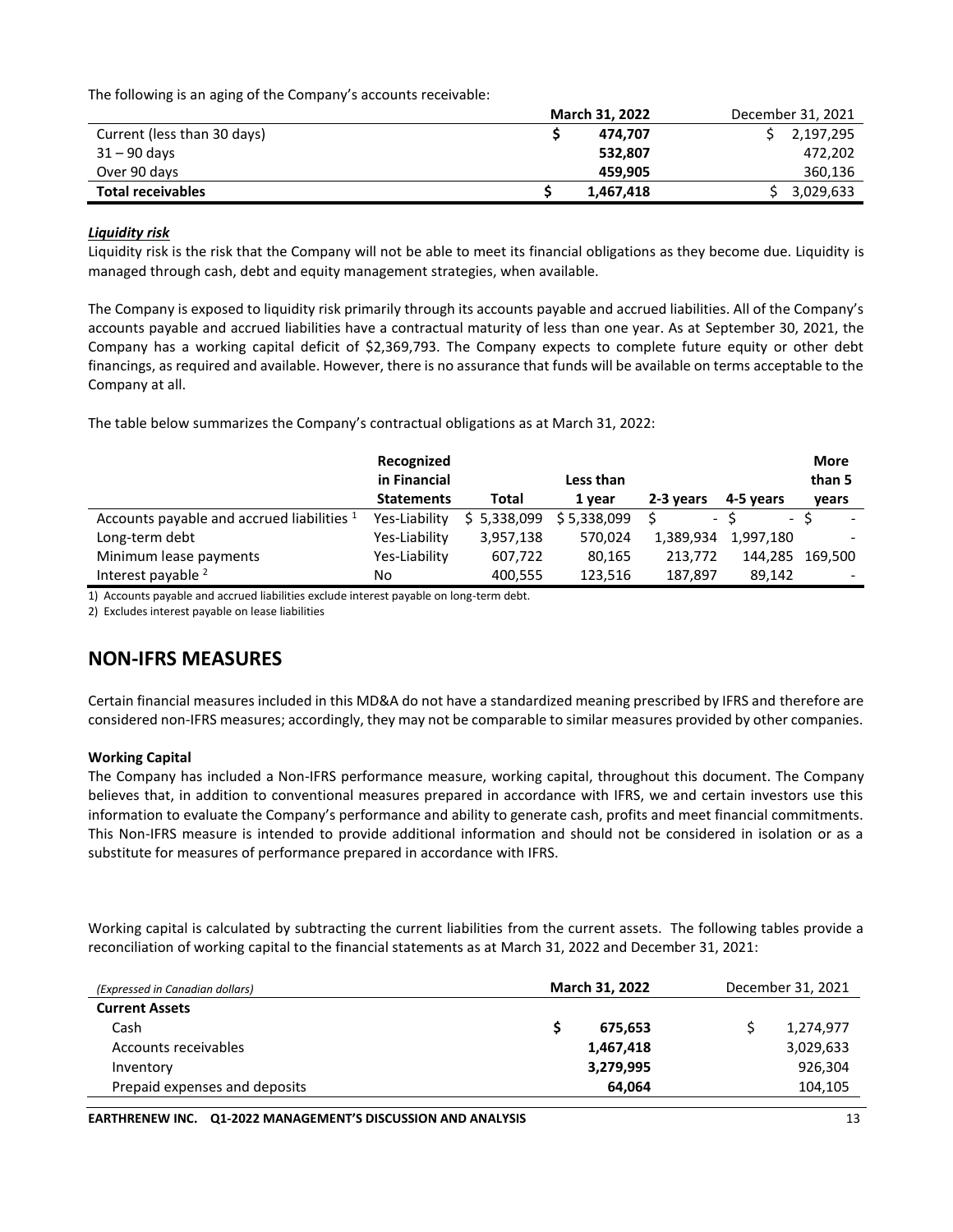|                                             | 5,487,130   |   | 5,335,019   |
|---------------------------------------------|-------------|---|-------------|
| <b>Current Liabilities</b>                  |             |   |             |
| Accounts payable and accrued liabilities    | 5,338,099   | Ś | 5,204,762   |
| Current portion of lease liabilities        | 80,051      |   | 65,434      |
| Current portion of long-term debt           | 570,024     |   | 588,651     |
| Current portion of contingent consideration | 1,868,749   |   | 1,868,749   |
|                                             | 7,856,923   |   | 7,727,596   |
|                                             |             |   |             |
| <b>Working Capital</b>                      | (2,369,793) |   | (2,392,577) |

### **Gross Margin and Gross Margin %**

Gross margin is calculated as revenues minus cost of goods sold. Management believes that gross margin is an important indicator of profitability to assess operational performance. The higher the gross margin, the more capital the Company retains, which it can then use to pay other costs or satisfy debt obligations.

Gross margin % is the ratio of gross margin to revenue, expressed as a percentage.

The following tables provide a reconciliation of gross margin and gross margin % to the financial statements for 2021 and 2020:

|                                                          |             | Three months ended March 31, |
|----------------------------------------------------------|-------------|------------------------------|
| Expressed in Canadian dollars, except per share amounts) | 2022        | 2021                         |
| Revenues                                                 | 3,063,714   | 481,698                      |
| Cost of goods sold                                       | (3,310,730) | (179,925)                    |
| Gross margin                                             | (247, 016)  | 301,773                      |
| Gross margin %                                           | $(8)$ %     | 63%                          |

## **SIGNIFICANT ACCOUNTING POLICIES**

EarthRenew's significant accounting policies are described in Note 3 of the audited Consolidated Financial Statements for the year ended December 31, 2021.

## **SIGNIFICANT JUDGEMENTS, ESTIMATES AND ASSUMPTIONS**

The preparation of the financial statements in conformity with IFRS requires the Company's management to make judgements, estimates and assumptions about future events that affect the amounts reported in the financial statements and related notes to the financial statements. Although these estimates are based on management's best knowledge of the amount, event or actions, actual results may differ from these estimates.

Estimates and underlying assumptions are reviewed on an ongoing basis. Revisions to accounting estimates are recognized in the period in which the estimates are revised and in any future periods affected. A detailed description of EarthRenew's critical accounting estimates is provided in note 4 of the audited Consolidated Financial Statements for the year ended December 31, 2021.

## **RISKS AND UNCERTAINTIES**

## **NOVEL CORONAVIRUS ("COVID-19")**

The Company's operations could be significantly adversely affected by the effects of a widespread global outbreak of a contagious disease, including the recent outbreak of respiratory illness caused by COVID-19. The Company cannot accurately predict the impact COVID-19 will have on its operations and the ability of others to meet their obligations with the Company,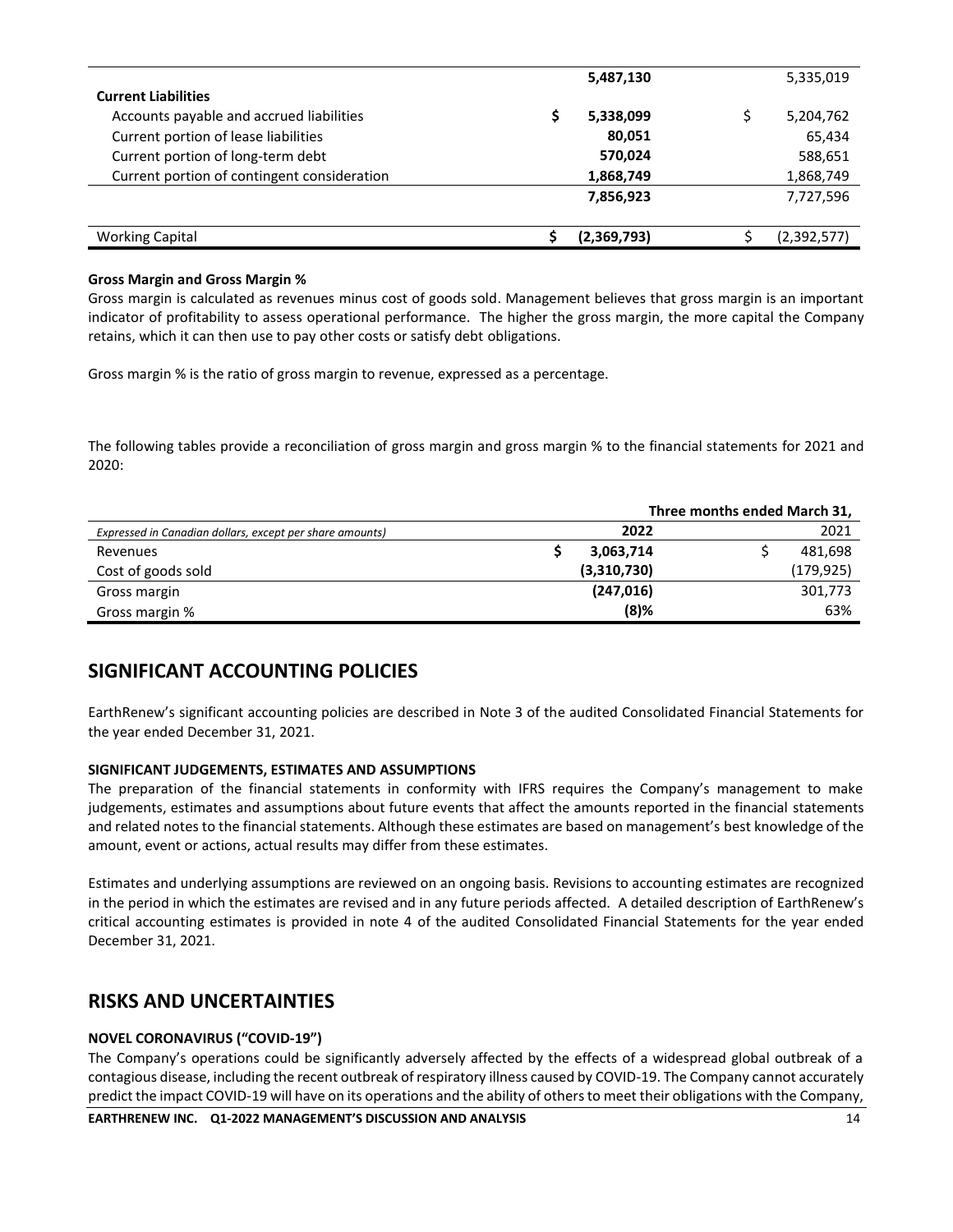including uncertainties relating to the ultimate geographic spread of the virus, the severity of the disease, the duration of the outbreak, and the length of travel and quarantine restrictions imposed by governments of affected countries. In addition, a significant outbreak of contagious diseases in the human population could result in a widespread health crisis that could adversely affect the economies and financial markets of many countries, resulting in an economic downturn that could further affect the Company's operations and ability to finance its operations.

### **ELECTRICITY GENERATION**

### *Changes in the Price of Electricity*

A portion of EarthRenew's revenues will be tied, either directly or indirectly, to the market price for electricity. Market electricity prices are impacted by a number of factors including: the strength of the economy, the available transmission capacity, the price of fuel that is used to generate electricity (and, accordingly, certain of the factors that affect the price of fuel described below); the management of generation and the amount of excess generating capacity relative to load in a particular market; the cost of controlling emissions of pollution, including the cost of carbon; the structure of the particular market; and weather conditions that impact electrical load. As a result, EarthRenew cannot accurately predict future electricity prices and electricity price volatility could have a material adverse effect on EarthRenew.

#### *Regulatory Risk*

The regulatory framework under which power generation is governed is impacted by significant shifts in government policy and changes in government, which creates uncertainty about public policy priorities and directions, particularly around electricity and environmental issues. The regulations that govern the competitive wholesale and retail electricity markets in Alberta continue to evolve and the extent to which the government of Alberta may participate in, and make adjustments to, the regulations cannot be foreseen.

#### *Third Party Transmission Systems*

The Strathmore Plant relies on a regional transmission system and related facilities that are owned and operated by third parties and have both regulatory and physical constraints that could impede EarthRenew's access to electricity markets. EarthRenew's power generation facilities depend on electric transmission systems and related facilities owned and operated by third parties to deliver the electricity that is generated to delivery points where ownership changes. These grids operate with both regulatory and physical constraints which in certain circumstances may impede access to electricity markets. There may be instances in system emergencies in which power generation facilities are physically disconnected from the power grid, or production curtailed, for short periods of time. In addition, EarthRenew's power generation facilities in the future may not be able to secure access to this interconnection or transmission capacity at reasonable prices, in a timely fashion or at all, which could then cause delays and additional costs in attempting to negotiate or renegotiate applicable power purchase agreements. Any such increased costs and delays could delay the commercial operation dates of any new projects and negatively impact EarthRenew's revenues and financial condition.

#### **FERTILIZER PRODUCTION**

## *Limited Operating History*

EarthRenew commenced commercial operations at its Strathmore Plant in April 2008. Accordingly, EarthRenew will have a relatively limited operating history from which an investor can evaluate its business and prospects, particularly with respect to its fertilizer operating segment. EarthRenew has generated net losses and negative cash flow from operations since the commencement of operations and EarthRenew is expected to incur net losses and negative cash flow from operations for a significant period of time as it expands its operations, streamlines organic fertilizer production and commercialization with Replenish, and applies for regulatory permits and approvals associated with any such expansion. The likelihood of the Company's success must be considered in light of the problems, expenses, difficulties, complications, and delays frequently encountered in connection with the expansion of a nascent business operating in a competitive industry.

#### Capitalization

EarthRenew had negative operating cash flow on December 31, 2020 and will continue to have negative operating cash flow until revenues increase. The Company currently has inadequate funds to fully develop its business and will need additional financing (which may include the issuance of equity or debt securities) or other capital investment to implement its business plan. The Company has no assurance that additional funding will be available to carry out the completion of all proposed activities. Although the Company has been successful in the past in obtaining financing through the sale of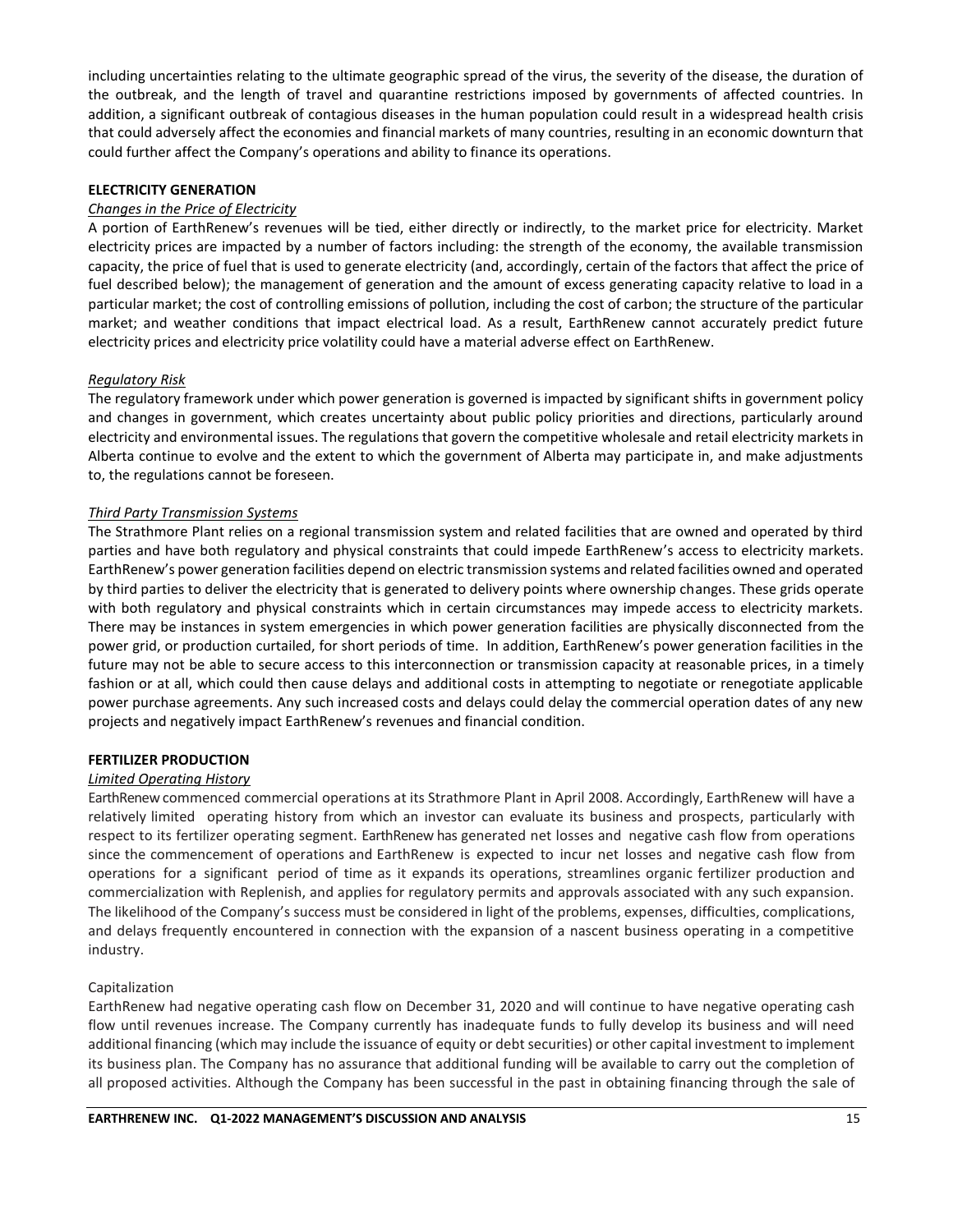securities, there can be no assurance that the Company will be able to obtain adequate financing in the future or that the terms of such financing will be favourable. Failure to obtain such additional financing could result in the delay or indefinite postponement of its business plan.

The continued development of the Company will require additional financing. The Company intends to fund its future business activities by way of additional offerings of equity and/or debt financing, as well as through anticipated positive cash flow from operations in the future. The failure to raise or procure such additional funds or the failure to achieve positive cash flow could result in delays or failure to obtain our current business objectives. There can be no assurance that additional capital or other types of financing will be available if needed or that, if available, will be on terms acceptable to the Company. If additional funds are raised by offering equity securities, existing shareholders could suffer significant dilution. Any debt financing secured in the future could involve the granting of security against assets of the Company and could also contain restrictive covenants relating to capital raising activities and other financial and operational matters, which may make it more difficult for the Company to obtain additional capital and to pursue business opportunities, including potential acquisitions.

## *Fertilizer Products and Markets*

The market for EarthRenew's products is undeveloped and development of such markets will require significant marketing efforts, working capital and increased sales and marketing staff. This may present difficulties due to limited resources as the price at which EarthRenew may sell its products in commercial quantities has not yet been fully determined. EarthRenew may be required to modify its growth strategy as a result of actual or anticipated competition, customer response, lack of resources, regulatory requirements or other reasons. Operating results and the price at which EarthRenew will be able to sell its products and services will be highly dependent on the existence of a market for such products and overall farm receipts.

Success in marketing and selling products will depend upon multiple factors, including:

- the effectiveness of the products;
- the ability of EarthRenew to locate additional hosts and add sufficient manufacturing capacity at an acceptable cost and in compliance with regulatory requirements;
- the ability to generate commercial sales of products;
- acceptance of products and services by target markets;
- inherent development risks, such as fertilizer products not having the anticipated effectiveness;
- preclusion or obsolescence resulting from a third party developing superior or equivalent products;
- the ability to develop repeatable processes to manufacture our products in sufficient quantities; and
- general economic conditions.

If any of these factors cannot be overcome, EarthRenew may not be able to introduce products to target markets in a timely or cost-effective manner, which could adversely affect future growth and results.

There can be no assurance that illustrative or indicative use information in respect of products contained in this MD&A will reflect actual use of our products by growers. In adopting our products, growers will adopt and use product in accordance with their own circumstances and may in particular stage the adoption of product over time, or blend or use our fertilizer with other fertilizers, which may affect the demand for products.

Operating results and the price at which EarthRenew can sell products will be dependent on demand for products. Demand for products will be affected by a number of factors including weather conditions, commodity prices, and government policies. It is likely that the price at which EarthRenew sells its products will fluctuate if there are significant changesin the price and availability of other fertilizer products.

## *Product Price and Margin*

Operating results are and will be dependent upon product prices and margins, which are in turn dependent on demand for crop inputs. Demand for crop inputs can be affected by a number of factors including weather conditions, outlook for crop nutrient prices and farmer economics, governmental policies, access of our customers to credit, and build-up of inventories in distribution channels.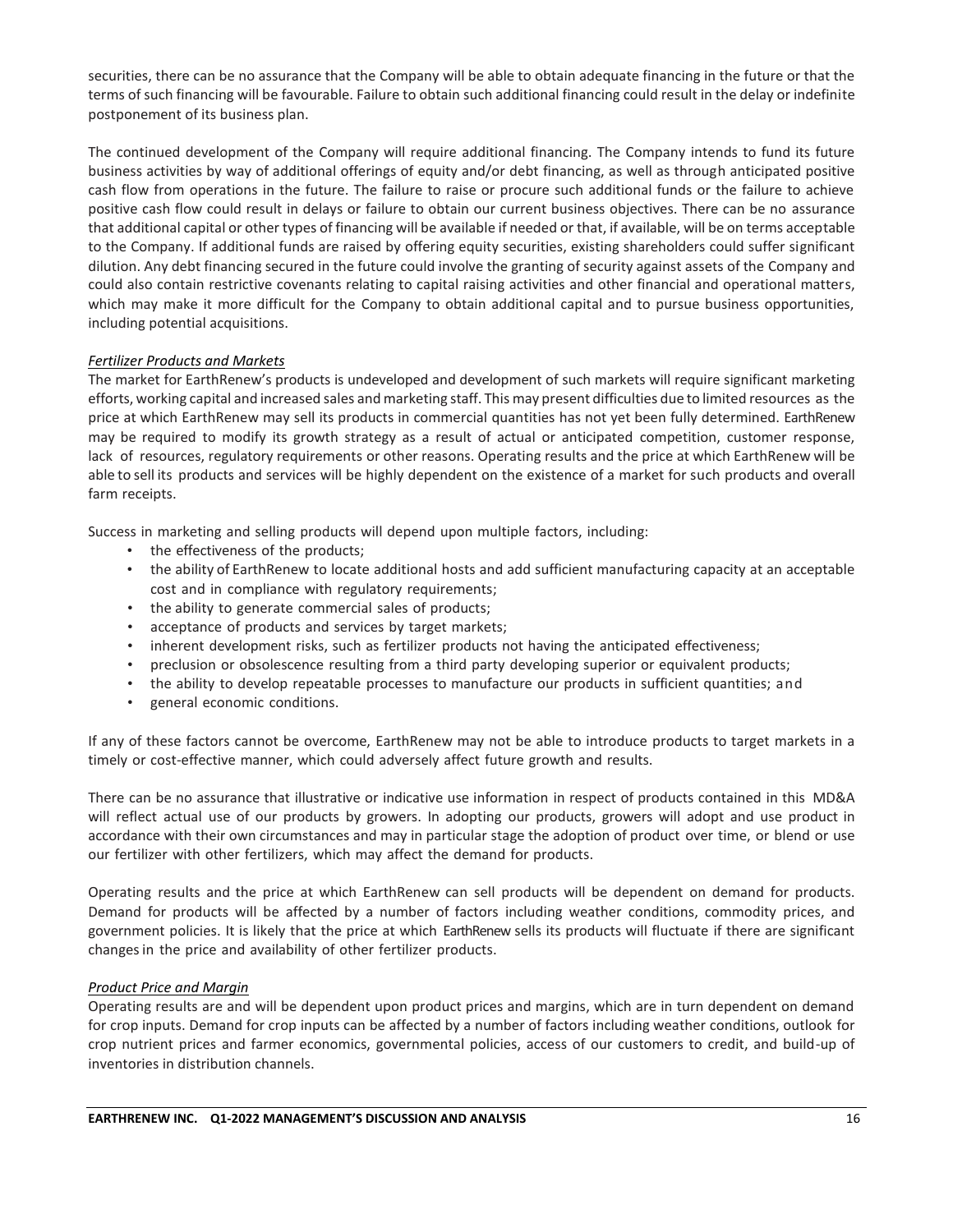Product price and margins are also significantly influenced by competitor actions that change overall industry production capacity, such as decisions to build or close production plants, changes in utilization rates and pricing decisions.

### *Challenges to Commercial Production – Raw Materials*

EarthRenew's sales objectives will require significant demand for raw materials to produce the various product formulations for the Replenish Products. Variations in commodity prices at several levels of its production chain may affect the ability to meet product demand in multiple markets. While the Company has established manufacturing and processing operations based on its ability to obtain adequate supplies of raw materials on a timely basis, the Company relies on a limited number of third-party suppliers with respect to a portion of the raw materials. A supply agreement has been signed with Fertoz, and a non-binding letter of intent has been signed with K+S Potash Canada General Partnership relating to the conditional lease of 15 acres of land on which the Bethune Plant will be constructed. It is difficult for the Company to secure additional suppliers of certain raw materials due to their specialized nature. If any of the Company's suppliers are unable to meet their obligations under present or future supply agreements due to any factors such as delays, or insufficient supply in their respective supply chains, or increases in the prices of raw materials to be provided, or if any of the Company's key supply agreements are terminated earlier than anticipated, the Company may be forced to postpone delivery dates for Replenish Products or be forced to purchase raw materials in the open market or from alternative suppliers, and it may not be able to make those purchases at efficient price or quality levels, or at all. The Company's business may also be impacted by sudden increases in raw material prices, or the inability to secure host manure sites. Any significant interruption or negative change in the availability or economics of the supply chain for key inputs to the Replenish Products could materially impact the business, financial condition, results of operations or prospects of the Company. If a sole source supplier was to go out of business, or was to be acquired by a competitor, that competitor may elect not to sell to the Company in the future. Any inability to secure required supplies and services (including host manure sites), or to do so on reasonable terms, could have a material adverse effect on the business, financial condition, results of operations or prospects of the Company*.*

## *Competition*

The fertilizer manufacturing and electricity generation industries in which we operate are highly competitive. Although EarthRenew does not produce the same products as traditional fertilizer producers, management of EarthRenew anticipates that future sales, pricing and margins will be affected by the price and availability of traditional soil products such as nitrogen-based fertilizers, the price of which is highly dependent on inputs such as natural gas. If the price and availability of traditional fertilizer products is attractive, future sales, pricing and margins may suffer which could have a material adverse effect on our business and financial condition. Competitors in the traditional fertilizer industry are larger and have better access to capital and resources than EarthRenew which could affect its ability to compete. A competitor or a new entrant could invent a technology or process that is superior to EarthRenew's technology or process and this would have an adverse effect on its ability to compete. Wewill also compete for host manure sites and for an adequate supply of inputs. A failure to secure future host sites will have a material adverse effect on the growth prospects of EarthRenew.

## *Production Process*

Under EarthRenew's manufacturing model, it has developed and established, and will continue to develop and establish, manufacturing processes and systems at the Beiseker Plant.

EarthRenew's manufacturing process is a highly automated and complex process that requires extreme precision and quality control throughout each production stage. The Beiseker Plant consists of multiple components, all of which must be run on an integrated and coordinated basis. There can be no assurance that each component will continuously operate as designed or expected or that the necessary levels of integration and co-ordination will continuously be achieved. Any difficulties encountered in our manufacturing process could adversely affect the ability to produce products, thereby affecting EarthRenew's ability to meet customer expectations and may adversely affect the business and financial results.

## *Product Liability*

As a manufacturer and distributor of products designed to be used on crops destined for human consumption or products for use on infrastructures accessible to the population, the Company faces an inherent risk of exposure to product liability claims, regulatory action, and litigation if its products (including the Replenish Products) are alleged to have caused loss or injury. Previously unknown adverse reactions may result from use of the Replenish Products. The Company or Replenish may be subject to various product liability claims, including, among others, that the Replenish Products contributed to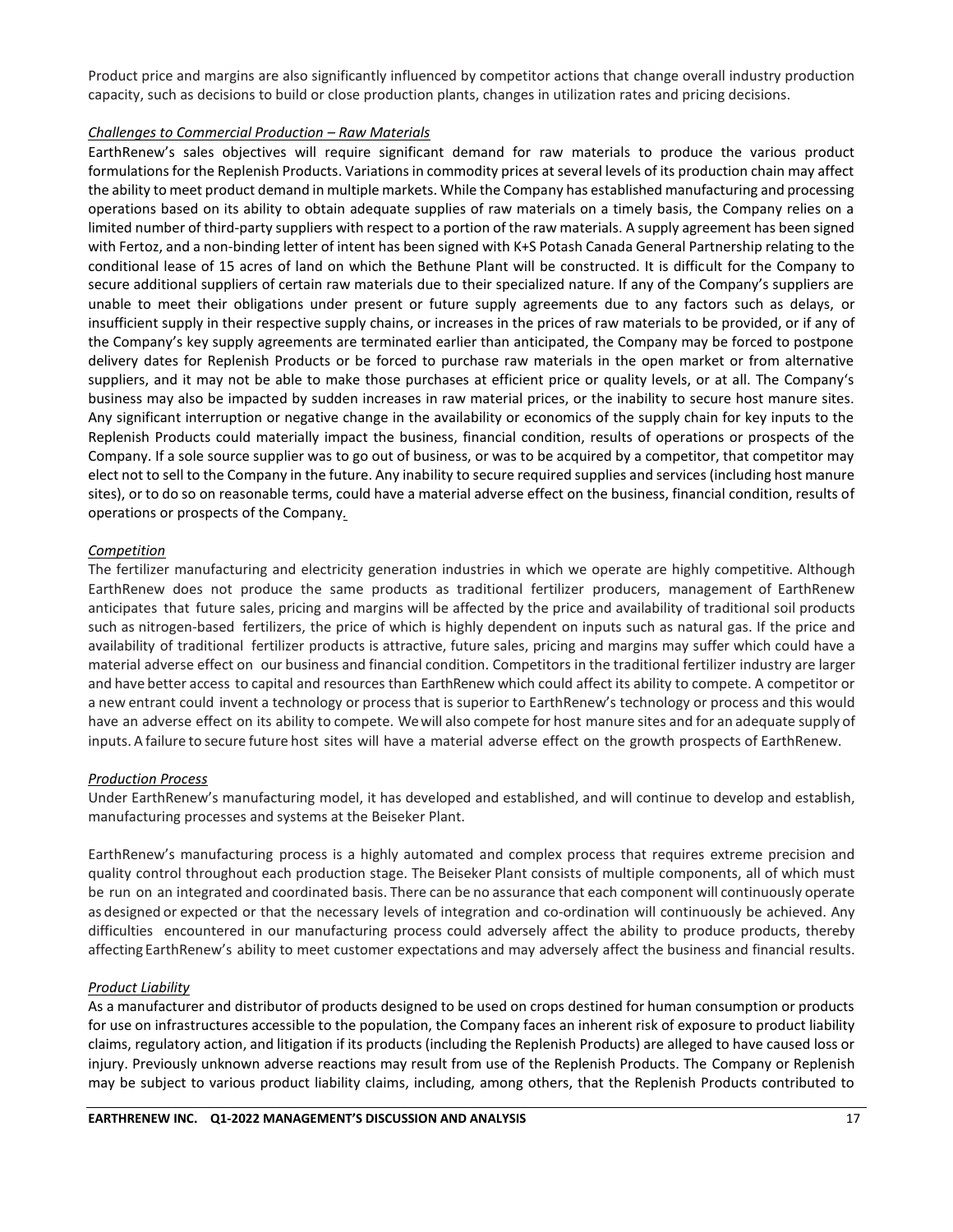agricultural losses, injury or illness, include inadequate instructions for use or include inadequate warnings concerning possible side effects or interactions with other substances. A product liability claim or regulatory action against the Company or Replenish could result in increased costs, could adversely affect both the Company's and Replenish's reputation and goodwill with consumers generally, and could have a material adverse effect on the Company's business, financial condition and results of operations. The Company cannot ensure that its current or future liability insurance, together with indemnification rights under any potential future licence agreements and other collaborative arrangements, will be adequate to protect it against any claims and resulting liabilities or that it will be able to obtain or maintain product liability insurance on acceptable terms or with adequate coverage against potential liabilities. Such insurance may be costprohibitive or completely unavailable. The inability to obtain sufficient insurance coverage on reasonable terms or to otherwise protect against potential product liability claims could prevent or inhibit the continued commercial offering of Replenish Products.

#### *Product Recalls*

Manufacturers and distributors of products are occasionally subject to the recall or return of their products for a variety of reasons, including product defects such as contamination, unintended harmful side effects or interactions with other substances, packaging safety and inadequate or inaccurate labelling disclosure. Recalls can cause unexpected expenses, legal proceedings, and the loss of a significant amount of sales. In addition, a product recall may require significant management attention, and the reputation of the recalled product's brand and the Company could be harmed. Additionally, product recalls can lead to increased scrutiny of operations by applicable regulatory agencies, requiring further management attention and potential legal fees and other expenses.

#### *Intellectual Property*

EarthRenew relies on a combination of patents, trademarks, trade secrets, confidentiality agreements and other contractual restrictions on disclosure to protect itsintellectual property rights. EarthRenew also enters into confidentiality agreements with employees, consultants, hosts and other third parties, and controls access to and distributions of confidential information.

EarthRenew's success will depend in part on its ability to maintain or obtain and enforce patent and other intellectual property protection for processes, products and technology, to preserve trade secrets and to operate without infringing upon the proprietary rights of third parties. Setbacks or failures in these areas could negatively affect EarthRenew's ability to compete and materially and adversely affect its business and financial condition. EarthRenew has obtained patents or filed patent applications in the United States, Canada and internationally and may, in the future, seek additional patents or file additional patent applications. Certain aspects of EarthRenew's technology are currently protected as trade secrets, for which we may or may not file patent applications.

There can be no assurance that EarthRenew's patents or patent applications will be valid, or that patents will issue from the patent applications that have been filed or will be filed. Additionally, there can be no assurances that the scope of any claims granted in any patent will provide adequate protection for the processes used by the Company currently or in the future. EarthRenew cannot be certain that the creators of EarthRenew's technology were the first inventors of inventions and processes covered by patents and patent applications or that they were the first to file. Accordingly, there can be no assurance that EarthRenew's patents will be valid or will afford EarthRenew with protection against competitors with similar technology or processes. Despite efforts to protect proprietary rights, unauthorized parties may attempt to copy or otherwise obtain and use proprietary information. Monitoring unauthorized use of confidential information is difficult and there is no certainty that steps EarthRenew take to prevent unauthorized use of patented products or confidential information will be effective.

EarthRenew may deem it necessary or advisable to commence litigation to enforce our intellectual property rights. Others may claim that EarthRenew has infringed upon their intellectual property rights and commence litigation against EarthRenew. EarthRenew's commercial success depends in part on its ability to operate without infringing the patents and other proprietary rights of third parties. Infringement proceedings relating to intellectual property are often lengthy, costly and time-consuming and their outcome is uncertain. Moreover, if competitors prepare and file patent applications to claim technology that is also claimed by EarthRenew, EarthRenew may be forced to participate in interference proceedings to determine priority of invention. Litigation and participation in such proceedings could result in substantial costs and diversion of the efforts of EarthRenew, even if the eventual outcome is favourable. Litigation could also subject EarthRenew to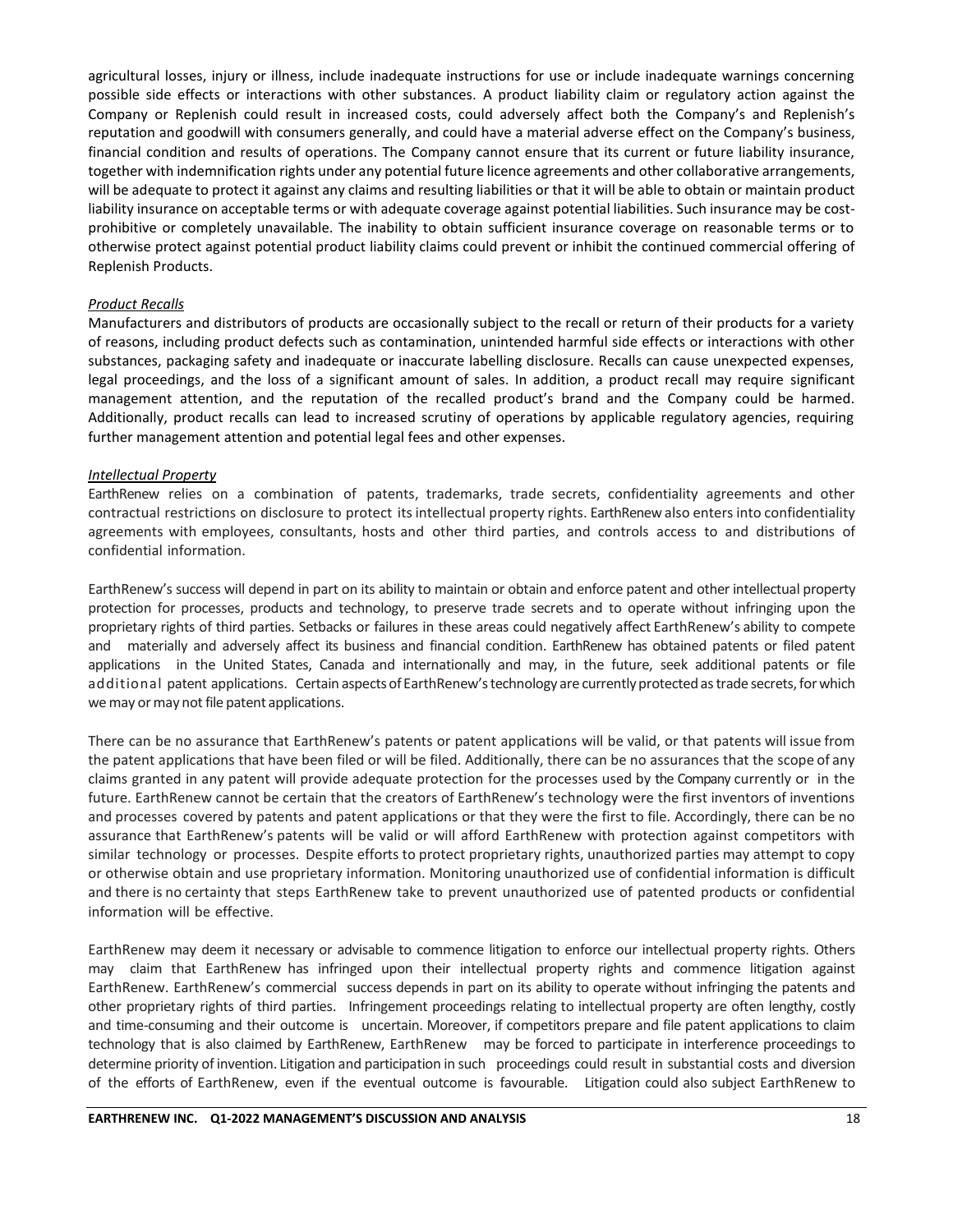significant liabilities to third parties, require disputed rights to be licensed from third parties or require EarthRenew to cease using certain technology. If EarthRenew becomes involved in any patent litigation, interference, opposition or other administrative proceedings, EarthRenew will incursubstantial expense and the efforts of technical and management personnel will be significantly diverted. As a result ofsuch litigation or proceedings EarthRenew could lose its proprietary position and be restricted or prevented from manufacturing products, incur significant damage awards, including punitive damages, or be required to seek third-party licenses that may not be available on commercially acceptable terms, if at all. In addition, EarthRenew may lack the resources, whether financial or otherwise, to monitor, prosecute and enforce intellectual property rights.

#### *Volatility of Electricity and Natural Gas Prices*

EarthRenew's future revenue will be dependent on the market prices of electricity and natural gas. The market rates of electricity and natural gas may be affected by changes in regulations and government policy and in demand and capacity supply, including cyclical changes, as well as the overall economy. Electricity markets are subject to regulatory developments within the jurisdictions in which EarthRenew operates (or intends to operate) or sell electricity and other external factors outside its control, which developments or factors may negatively impact electricity markets, pricing, transmission development and investment. This volatility may have a material adverse effect on EarthRenew's business and financial condition.

To the extent that electricity prices do not increase in tandem with any future increases in natural gas prices, EarthRenew's operating results will be adversely affected as it will not be able to sell the electricity produced by these plants at levels sufficient to offset a majority of the cost of the natural gas it will have to purchase to power such plants.

#### *Government Regulation*

EarthRenew's operations will be subject to a variety of federal, provincial, state and local laws, regulations, and guidelines, including laws and regulations relating to health and safety, manure management, production and sale of fertilizers, including for organic farming use, the conduct of operations, the protection of the environment, the operation of equipment used in operations, the sale of electricity and the transportation and the import and export of products. EarthRenew believes that it is currently in compliance with such laws and regulations. EarthRenew intends to invest financial and managerial resources to ensure such compliance in the future. Although such expenditures historically have not been material, such laws or regulations are subject to change. Accordingly, it is impossible for the Company to predict the cost or impact of such laws and regulations on its future operations.

If the Company or Replenish is unable to comply with current or future government regulations of its products and production activities, the Company may be forced to discontinue production of current or future products. Each product that is developed, produced, marketed, or licensed presents unique regulatory problems and risks. The problems and risks depend on the product type, its uses, and method of manufacture. For products used in human nutrition, the Company and Replenish will be required to adhere to requirements published by the CFIA, USDA, the International Organization for Standardization ("ISO"), and other applicable standards. If it is unable to maintain its current compliance, or achieve compliance with standards applicable to anticipated expansion, its practices and procedures, as applicable, the Company may be unable to produce its current or future products.

#### *Operating Risks and Insurance*

EarthRenew's operations will be subject to hazards inherent in the fertilizer manufacturing and sale and electrical generation industries, such as labour disruptions and unscheduled downtime, equipment defects, malfunctions and failures, loss of product in processing, and natural disasters, that can cause personal injury, loss of life, suspension of operations, damage to plants, business interruption and damage to or destruction of property, equipment and the environment. These risks could expose us to substantial liability for personal injury, wrongful death, property damage, pollution, and other environmental damages and the imposition of civil or criminal penalties. The frequency and severity of such incidents will affect operating costs, insurability and relationships with customers, employees and regulators. In the event of equipment defects, malfunctions or failures, there can be no assurance that supplier warranties will be effective to compensate us for any losses.

EarthRenew will continuously monitor its activities for quality control and safety. However, there are no assurances that safety procedures will always prevent the damages described above. Although EarthRenew will maintain insurance coverage that it believes to be adequate and customary in the industries in which it operates, there are no assurances that such insurance will be adequate to cover all liabilities. In addition, there are no assurances that EarthRenew will be able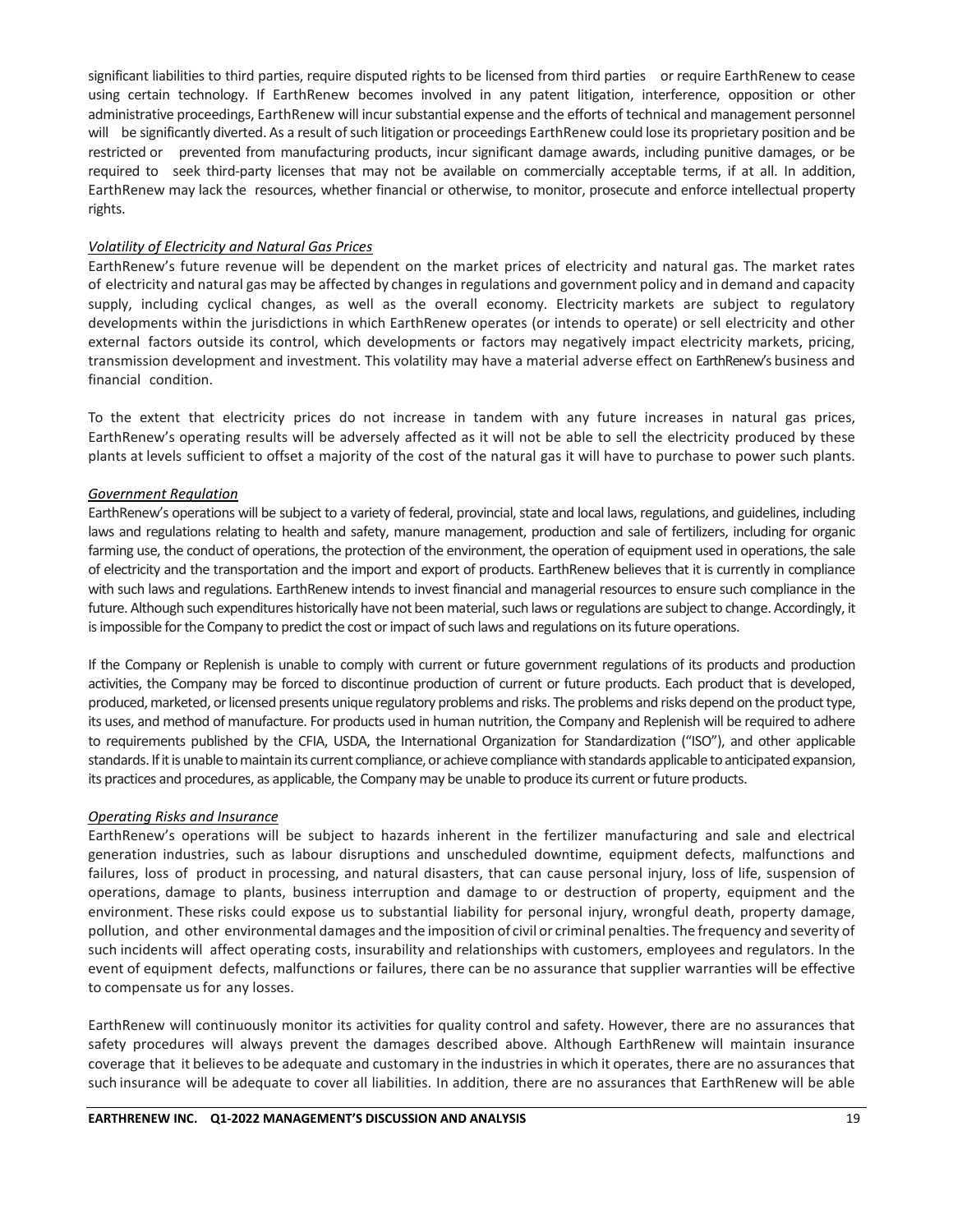to maintain adequate insurance in the future at rates it considers reasonable and commercially justifiable. The occurrence of a significant uninsured claim, a claim in excess of the insurance coverage limits, or a claim at a time when EarthRenew is not able to obtain liability insurance, could have a material adverse effect on its ability to conduct normal business operations.

Defects in its products or failures in quality control could impair EarthRenew's ability to sell products or could result in product liability claims, litigation and other significant events with substantial additional costs. Detection of any significant defects in its products or failure in our quality control procedures may result in, among other things loss of sales and market acceptance of our products, diversion of development resources and injury to EarthRenew's reputation.

The costs EarthRenew may incur in correcting any product defects may be substantial. Additionally, errors, defects or other performance problems could result in financial or other damages to customers, which could result in litigation. Product liability litigation, even if unsuccessful, would be time consuming and costly to defend. EarthRenew's product liability insurance may not be adequate to cover claims.

#### *Environmental and Regulatory Risk*

EarthRenew's operations are subject to environmental risks and regulatory compliance and there are no assurances that its plants will be in compliance with all regulatory requirements. New or amended environmental laws and regulations may require EarthRenew to curtail or stop operations at one or more plants, or may require expenditures by us to install environmental control equipment or modify operations. Failure to comply could subject EarthRenew to fines or penalties.

There can be no assurances that EarthRenew will not experience difficulties in its efforts to comply with such laws and regulations in future years, or that the costs associated with EarthRenew's continued compliance efforts will not have a material adverse effect on its business and financial condition. The ability to use its product in organic agriculture is a key component to the marketability of such product. Should any regulatory body prohibit organic matter fertilizers for use in organic agriculture it would materially adversely affect the marketability of the products of EarthRenew.

#### *Inability to Adapt or Incorporate New Technological Processes*

The development and implementation of new technologies may result in a significant reduction in the costs of fertilizer production. Technological advances by other fertilizer producers in methods to convert minerals, green wastes, biosolids and manures into fertilizer could increase efficiency and decrease the cost of production, which could increase competition. EarthRenew cannot predict when new technology may become available, the rate of acceptance of new technologies by its competitors or the costs associated with new technologies. It is also possible that EarthRenew may not be able to incorporate new technological processes into its production process which could place the Company at a competitive disadvantage.

## *Sales Cycle*

EarthRenew is affected by seasonality risk due to weather and the potential buying patterns of major customers. EarthRenew's revenue may therefore be affected by these buying patterns, notably a potential slowdown in sales over the winter and early spring.

#### *Personnel and Strategic Allies*

The successful operation of our business will depend upon the abilities, expertise, judgment, discretion, integrity and good faith of our management, executive officers, general managers, employees, consultants and strategic allies. In addition, our ability to expand will depend upon our ability to attract qualified personnel as needed, including marketing, sales and operational personnel. The demand forskilled employees is high, and the supply can be limited, particularly in the Alberta market. The unexpected loss of our key personnel or strategic partners, or the inability to retain or recruit skilled personnel could have a material adverse effect on our business and financial condition.

#### *Marketing and Distribution Expertise*

Achieving market success will require substantial marketing efforts and the expenditure of funds to inform potential customers of the distinctive benefits and characteristics of our fertilizer. EarthRenew's long term success will depend on its ability to expand current marketing capabilities. EarthRenew will, among other things, need to attract and retain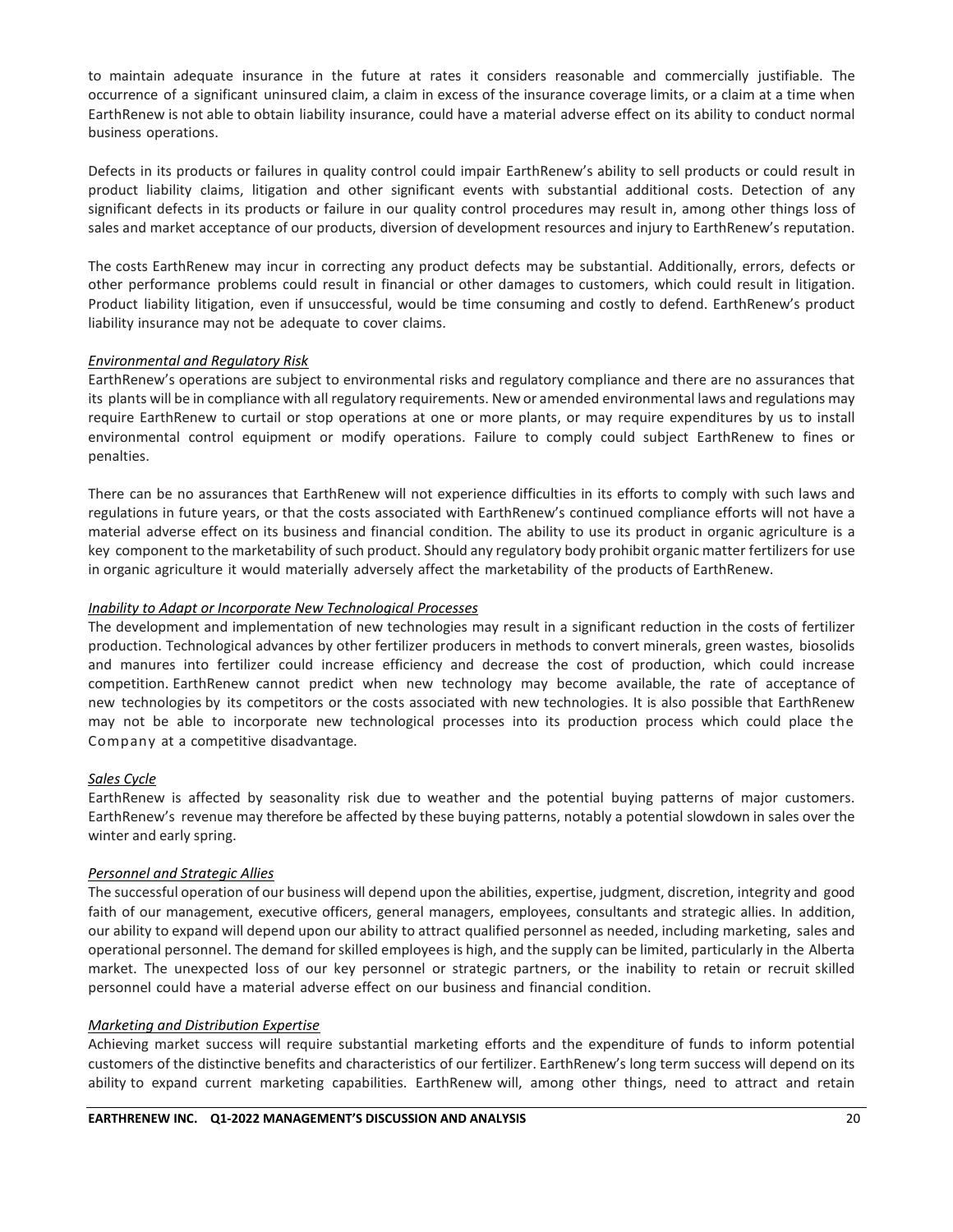experienced marketing and sales personnel. No assurance can be given that EarthRenew will be able to attract and retain such personnel or that any efforts undertaken by such personnel will be successful.

### *Weather and Climate*

Adverse weather conditions represent a very significant operating risk affecting potential hosts and customers for products. Weather conditions affect the types of crops grown, the quality and quantity of production and the levels of farm inputs which, in turn, will affect demand for our products. Adverse weather conditions, such as drought or excessive rains, can result in both reduced production of the inputs we need to manufacture products by our hosts, reduced crop production by customers for products and increased costs to operate plants. During the winter and wet seasons, EarthRenew expects the amount of inputs produced by hosts to decline. A reduction in the production of the inputs needed to manufacture our products or crop input sales because of adverse weather conditions could have a material adverse effect on operating results and financial condition.

#### *Management Estimates and Assumptions*

A number of matters set forth in this MD&A including, without limitation, engineering matters, energy efficiency, product performance and costs are based on certain assumptions and estimates made by management. These estimates and assumptions may prove to be inaccurate.

#### *Litigation Risks*

EarthRenew may become involved in, named as a party to, or the subject of, various legal proceedings, including contract disputes, regulatory proceedings, tax proceedings and legal actions relating to intellectual property, product liability, personal injuries, property damage, property taxes, land rights, and the environment. The outcome with respect to outstanding, pending or future proceedings cannot be predicted with certainty and may be determined adversely to EarthRenew and as a result, could have a material adverse effect on its assets, liabilities, business, financial condition and results of operations. Even if EarthRenew prevails in any such legal proceeding, the proceedings could be costly and time-consuming and would divert the attention of management and key personnel from business operations, which could adversely affect its financial condition.

#### *Credit Risk*

A substantial portion of EarthRenew's accounts receivable will be with customers involved in the agricultural industry whose revenues may be impacted by fluctuations in commodity prices and all other factors affecting the economics of the agricultural industry. Collection of these receivables could be influenced by economic factors affecting the agricultural industry as a whole.

## *Foreign Exchange and Interest Rates*

EarthRenew will incur costs in United States dollars, particularly in relation to equipment and parts purchased from the United States. Accordingly, EarthRenew is subject to risk from fluctuations in the rates of currency exchange between the United States dollar and Canadian dollar, and such fluctuations may materially affect its business and financial condition.

#### *Catastrophic Event Risk*

EarthRenew's operations are exposed to potential damage, including partial or full loss, resulting from disasters such as an earthquake, hurricane, fire, explosion, flood, severe storm, terrorist attack or other comparable events. Both the Strathmore Plant and future plants owned by hosts could be exposed to effects of severe weather conditions, natural disasters and potentially catastrophic events such as a major accident or incident at our plants. A pandemic or an assault or an action of malicious destruction, sabotage or terrorism committed at our plants or with respect to our fertilizer could also disrupt our ability to produce and sell fertilizer. The occurrence of a significant event that disrupts the ability of our plants to produce fertilizer for an extended period could have a material adverse effect on our business, financial condition and results of operations.

#### *Potential Acquisitions*

As part of EarthRenew's overall business strategy, it may pursue select strategic acquisitions, which could provide additional product offerings, vertical integrations, additional industry expertise and a stronger industry presence. The success of any such acquisitions will depend, in part, on the ability of the Company to realize the anticipated benefits and synergies from integrating those companies into the businesses of the Company. Future acquisitions may expose the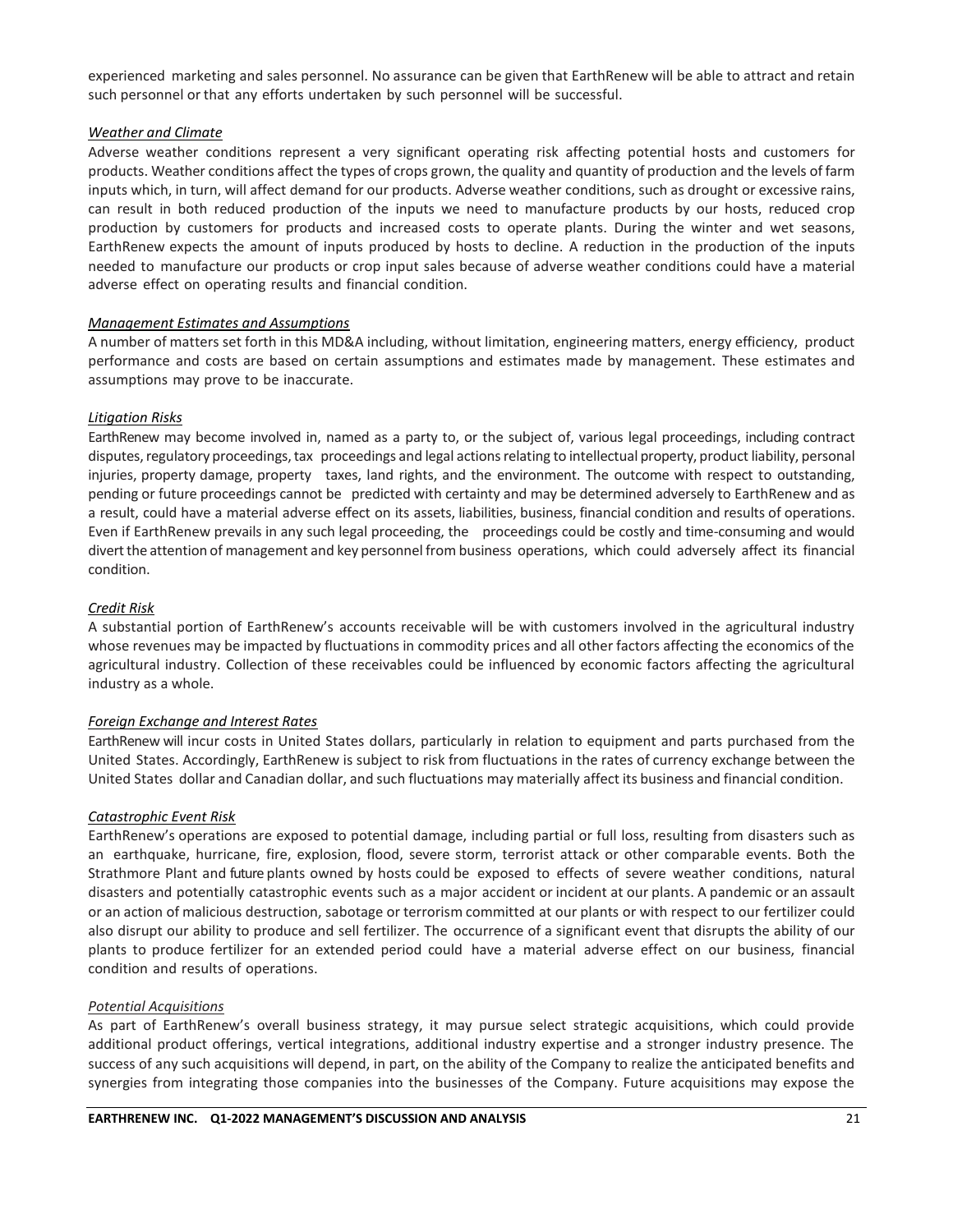Company to potential risks, including risks associated with: (i) the integration of new operations, services and personnel, (ii) unforeseen or hidden liabilities, (iii) the diversion of resources from the Company's existing business and technology, (iv) potential inability to generate sufficient revenue to offset new costs, (v) the expense of acquisitions, and (vi) the potential loss of or harm to relationships with both employees and existing customers resulting from its integration of new businesses. In addition, any proposed acquisitions may be subject to regulatory approval. While the Company intends to conduct reasonable due diligence in connection with such strategic acquisitions, there are risks inherent in any acquisition. Specifically, there could be unknown or undisclosed risks or liabilities of such companies for which the Company is not sufficiently indemnified. Any such unknown or undisclosed risks of liability could materially and adversely affect the Company's financial performance and results of operations. The Company could encounter additional transaction and integration related costs or other factors such as failure to realize all of the benefits from the acquisition. All of these factors could decrease or delay the anticipated accretive effect of the acquisition and cause a decrease in the market price of the common shares. The Company may not be able to successfully integrate and combine the operations, personnel, and technology infrastructure of any such strategic acquisition with its existing operations. If integration is not managed successfully by the Company's management, the Company may experience interruptions in its business activities, deterioration in its employee and customer relationships, increased costs of integration and harm to its reputation, all of which could have a material adverse effect on the Company's business, financial condition and results of operations.

#### **GENERAL BUSINESS AND MARKET RISKS**

#### *Key Personnel*

The senior officers of EarthRenew will be critical to its success. In the event of the departure of a senior officer, EarthRenew believes that it will be successful in attracting and retaining qualified successors but there can be no assurance of such success. Recruiting qualified personnel as EarthRenew grows is critical to its success. As EarthRenew's business activity grows, it will require additional key financial, administrative and technical personnel as well as additional operations staff. If EarthRenew is not successful in attracting and training qualified personnel, the efficiency of its operations could be affected, which could have an adverse impact on future cash flows, earnings, results of operations and the financial condition of EarthRenew.

### *Conflicts of Interest*

Directors and officers of EarthRenew are or may become directors or officers of other reporting companies or have significant shareholdings in other fertilizer or electrical generation companies. EarthRenew and its directors and officers will attempt to minimize such conflicts. In the event that such a conflict of interest arises at a meeting of the directors of EarthRenew, a director who has such a conflict will abstain from voting for or against the approval of such participation or such terms. In appropriate cases, EarthRenew will establish a special committee of independent directors to review a matter in which one or more directors, or officers, may have a conflict. In determining whether or not EarthRenew will participate in a particular program and the interest therein to be acquired by it, the directors will primarily consider the potential benefits to EarthRenew, the degree of risk to which EarthRenew may be exposed and its financial position at that time. Other than as indicated, EarthRenew has no other procedures or mechanisms to deal with conflicts of interest.

## *Additional Financing*

EarthRenew will require additional financing in order to make further investments or take advantage of future opportunities and to grow its business. The ability of EarthRenew to arrange such financing in the future will depend in part upon prevailing capital market conditions, as well as upon the business success of EarthRenew. There can be no assurance that EarthRenew will be successful in its efforts to arrange additional financing on terms satisfactory to EarthRenew. If additional financing is raised by the issuance of Common Shares or other forms of convertible securities from treasury, control of EarthRenew may change and shareholders may suffer additional dilution. If adequate funds are not available, or are not available on acceptable terms, EarthRenew may not be able to take advantage of opportunities, or otherwise respond to competitive pressures and remain in business. If EarthRenew is unable to generate such revenues or obtain such additional financing, any investment in EarthRenew may be lost. In such event, the probability of resale of the securities of EarthRenew would be diminished.

## *Profitability*

There is no assurance that EarthRenew will earn profits in the future, or that profitability will be sustained. There is no assurance that future revenues will be sufficient to generate the funds required to continue EarthRenew's business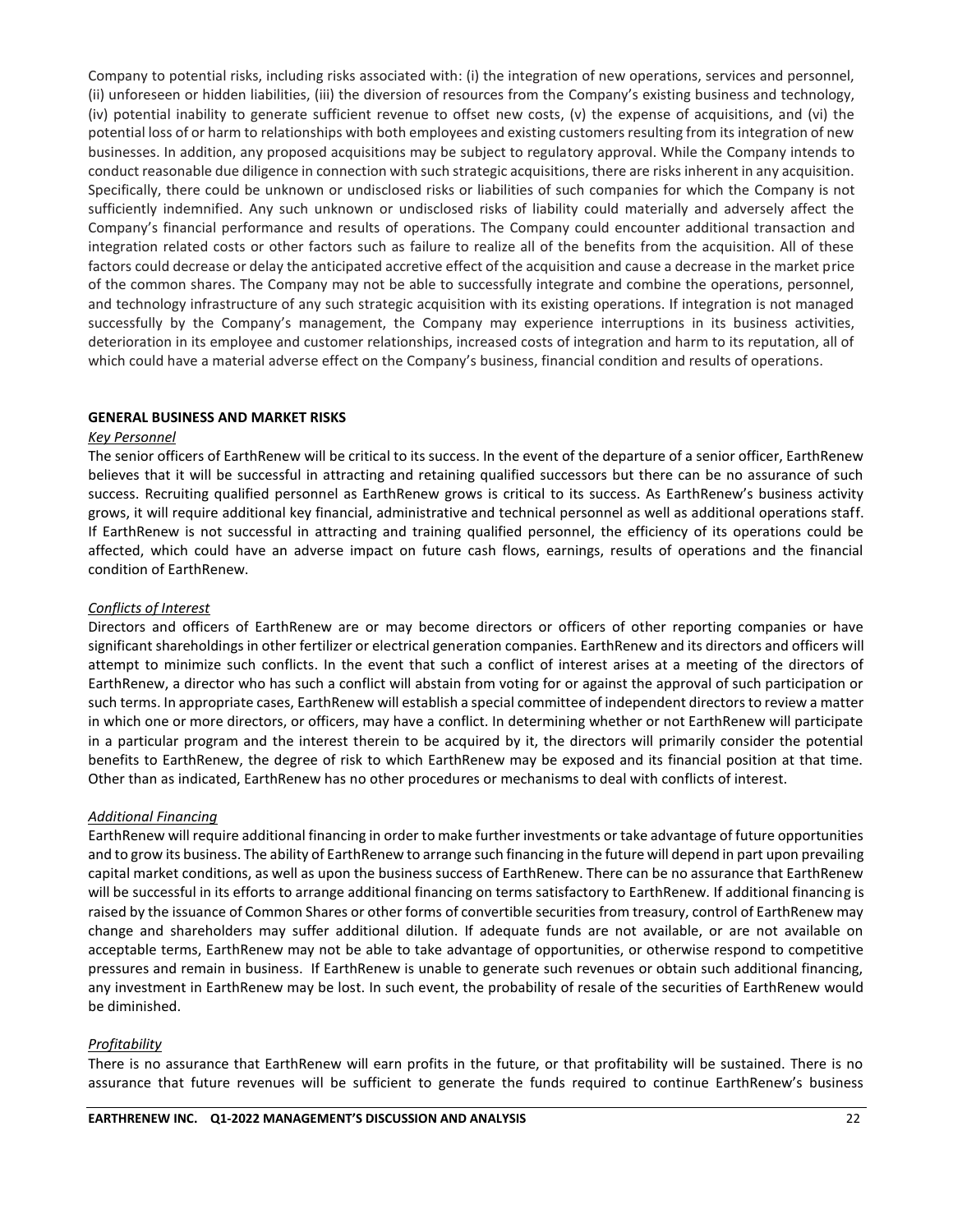development and marketing activities. If EarthRenew does not have sufficient capital to fund its operations, it may be required to reduce its sales and marketing efforts or forego certain business opportunities.

## *Management of Growth*

EarthRenew may be subject to growth-related risks including capacity constraints and pressure on its internal systems and controls. The ability of EarthRenew to manage growth effectively will require it to continue to implement and improve its operational and financial systems and to expand, train and manage its employee base. The inability of EarthRenew to deal with this growth may have a material adverse effect on EarthRenew's business, financial condition, results of operations and prospects.

#### *Issuance of Debt*

From time to time, EarthRenew may enter into transactions to acquire assets or seek to obtain additional working capital. These transactions may be financed in whole or in part with debt, which may increase EarthRenew's debt levels. Depending on future plans, EarthRenew may require additional equity and/or debt financing that may not be available or, if available, may not be available on favourable terms to EarthRenew. EarthRenew's constating documents do not limit the amount of indebtedness that may be incurred and it is not expected that EarthRenew's constating documents will contain such restrictions. As a result, the level of EarthRenew's indebtedness from time to time could impair its ability to operate or otherwise take advantage of business opportunities that may arise.

#### *Dilution*

EarthRenew may make future acquisitions or enter into financings or other transactions involving the issuance of securities of EarthRenew which may be dilutive to the holdings of existing shareholders.

#### *Price Volatility of Publicly Traded Securities*

In recent years, the securities markets in the United States and Canada have experienced a high level of price and volume volatility, and the market prices of securities of many companies have experienced wide fluctuations in price. There can be no assurance that continuing fluctuations in price will not occur. It may be anticipated that any quoted market for the Common Shares will be subject to market trends generally, notwithstanding any potential success of EarthRenew in creating revenues, cash flows or earnings. The value of the Common Shares will be affected by such volatility. A public trading market in the Common Shares having the desired characteristics of depth, liquidity and orderliness depends on the presence in the marketplace of willing buyers and sellers of Common Shares at any given time, which, in turn is dependent on the individual decisions of investors over which EarthRenew has no control. There can be no assurance that an active trading market in securities of EarthRenew will be established and sustained. The market price for EarthRenew's securities could be subject to wide fluctuations, which could have an adverse effect on the market price of EarthRenew. The stock market has, from time to time, experienced extreme price and volume fluctuations, which have often been unrelated to the operating performance, net asset values or prospects of particular companies. If an active public market for the Common Shares does not develop, the liquidity of a shareholder's investment may be limited and the share price may decline.

#### *Dividends*

EarthRenew has not paid any dividends on its outstanding shares. Any payments of dividends on the Common Shares will be dependent upon the financial requirements of EarthRenew to finance future growth, the financial condition of EarthRenew and other factors which EarthRenew's board of directors may consider appropriate in the circumstance. It is unlikely that EarthRenew will pay dividends in the immediate or foreseeable future.

#### *Markets for Securities*

There can be no assurance that an active trading market in the Common Shares will be established and sustained. The market price for the Common Shares could be subject to wide fluctuations. Factors such as agriculture commodity prices, government regulation, the demand for fertilizer, electricity prices, interest rates, share price movements of EarthRenew's peer companies and competitors, as well as overall market movements, may have a significant impact on the market price of the securities of EarthRenew.

#### *General Economic Conditions May Adversely Affect EarthRenew's Growth*

Events in global financial markets can have a profound impact on the global economy in general and the fertilizer industry in particular. Many industries can be negatively impacted by these market conditions. A slowdown in the financial markets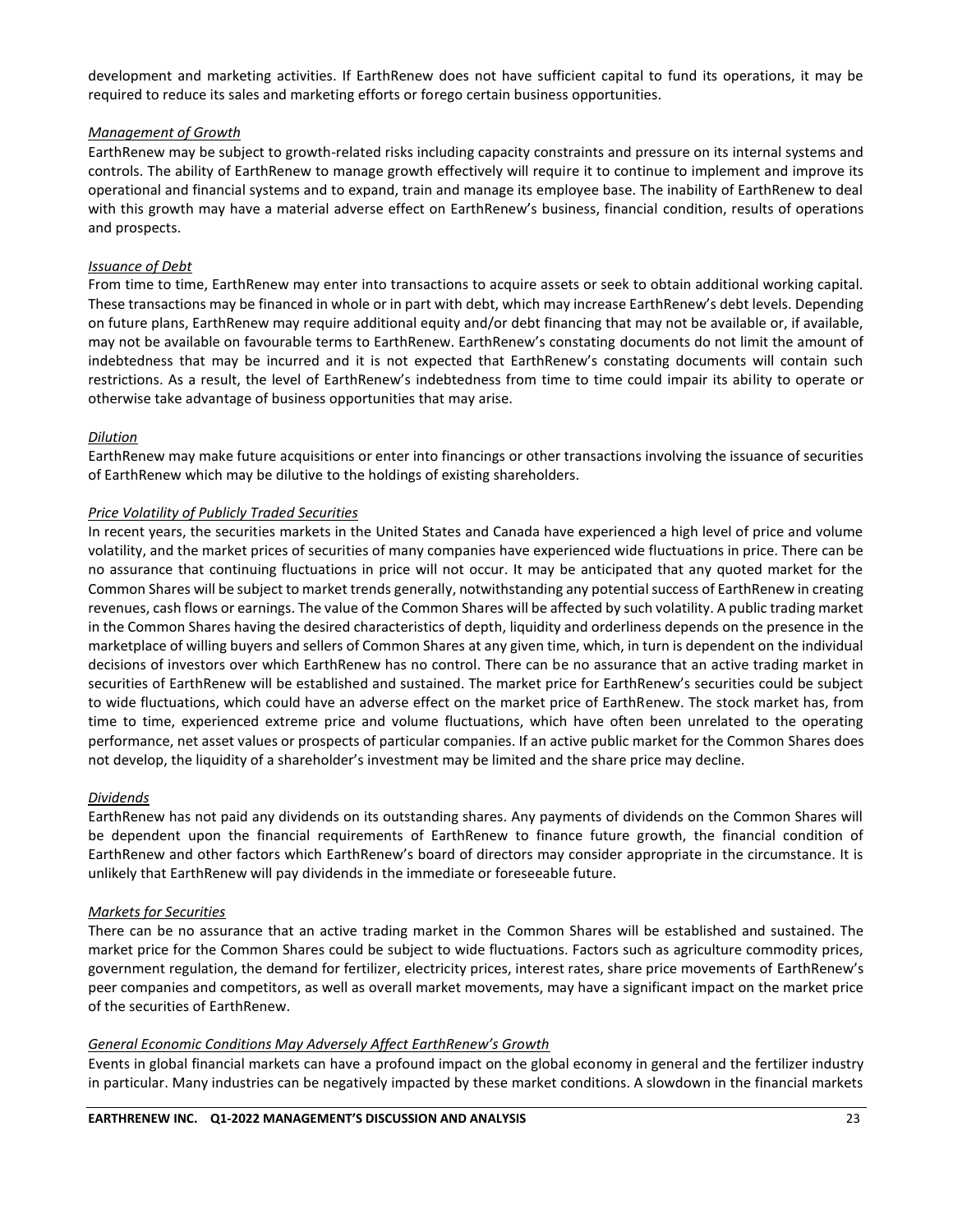or other economic conditions, including but not limited to, consumer spending, employment rates, business conditions, inflation, fuel and energy costs, consumer debt levels, lack of available credit, the state of the financial markets, interest rates, tax rates may adversely affect EarthRenew.

## **OTHER FINANCIAL INFORMATION**

## **INTERNAL CONTROLS OVER FINANCIAL REPORTING**

Management is responsible for establishing and maintaining adequate internal control over financial reporting. The Company's internal controls over financial reporting are designed to provide reasonable assurance regarding the reliability of financial reporting and the preparation of financial statements for external purposes in accordance with IFRS. Internal controls over financial reporting, no matter how well designed, have inherent limitations. Therefore, internal controls over financial reporting can provide only reasonable assurance regarding the reliability of financial statement preparation and may not prevent or detect all misstatements.

## **FORWARD-LOOKING INFORMATION**

Except for statements of historical fact relating to EarthRenew, certain information contained herein constitutes forwardlooking information under Canadian securities legislation. Forward-looking information includes, without limitation, statements with respect to power generation and fertilizer aspect: the anticipated benefits of the products; the production rate of our Strathmore Plant; the energy efficiency and net energy costs of our Strathmore Plant; future production; the supply and demand for organic matter fertilizers in agriculture and other industries; emissions reductions and credits from various activities; the development of markets for our organic matter fertilizer and the demand for organic matter fertilizer; anticipated availability and sources of future financing; the commercialization of additional applications of EarthRenew's technology; growth expectations and plans; the ability to enter into additional host agreements; the ability to hire and retain sufficient personnel; operating costs at the Strathmore Plant; and results of trials of products. With respect to forwardlooking statements contained in this MD&A, we have made assumptions regarding, among other things: future prices of fertilizer and soil products; future prices of natural gas and electricity; the actual and expected results of manufacturing activities; organic waste composition including qualities and quantities; market acceptance of our products; ability to obtain equipment from suppliers; ability to obtain additional financing on satisfactory terms; ability to obtain and enforce our intellectual property rights; ability to obtain qualified staff and equipment in a timely and cost-efficient manner; the regulatory framework governing our operations and environmental matters in the jurisdictions in which EarthRenew conducts and will conduct its business; future production levels; operating costs associated with the operation of EarthRenew's plants; future capital expenditures to be made by EarthRenew; products will perform as indicated in research trials; ability to execute our growth plans; ability to enter into additional host agreements; ability to quantify and verify emissions reductions and credits within established emissions credit regimes; ability to obtain required permits, grid access and power purchase arrangements for our second generation plants; ability to obtain organic inputs for our plants; the operation of our second generation plants, including in respect of matters referenced elsewhere in this MD&A; and the operation of our Strathmore Plant. The words "anticipates", ''plans'', ''expects'', "indicative", "intend", ''scheduled'', "timeline", ''estimates'', ''forecasts", "guidance", "opportunity", "outlook", "potential", "projected", "schedule", "seek", "strategy", "study" (including, without limitation, as may be qualified by "feasibility" and "pre-feasibility"), "targets", "models", or ''believes'', or variations of or similar such words and phrases or statements that certain actions, events or results ''may'', ''could'', ''would'', or ''should'', ''might'', or ''will be taken'', ''occur'' or ''be achieved'' and similar expressions identify forward-looking information. Forward-looking information is necessarily based upon a number of estimates and assumptions that, while considered reasonable by EarthRenew and its external professional advisors as of the date of such statements, are inherently subject to significant business, economic and competitive uncertainties and contingencies. There can be no assurance that forward-looking statements will prove to be accurate, as actual results and future events could differ materially from those anticipated in such statements.

Forward-looking information is provided for the purpose of providing information about management's expectations and plans relating to the future. All of the forward-looking statements made in this MD&A are qualified by these cautionary